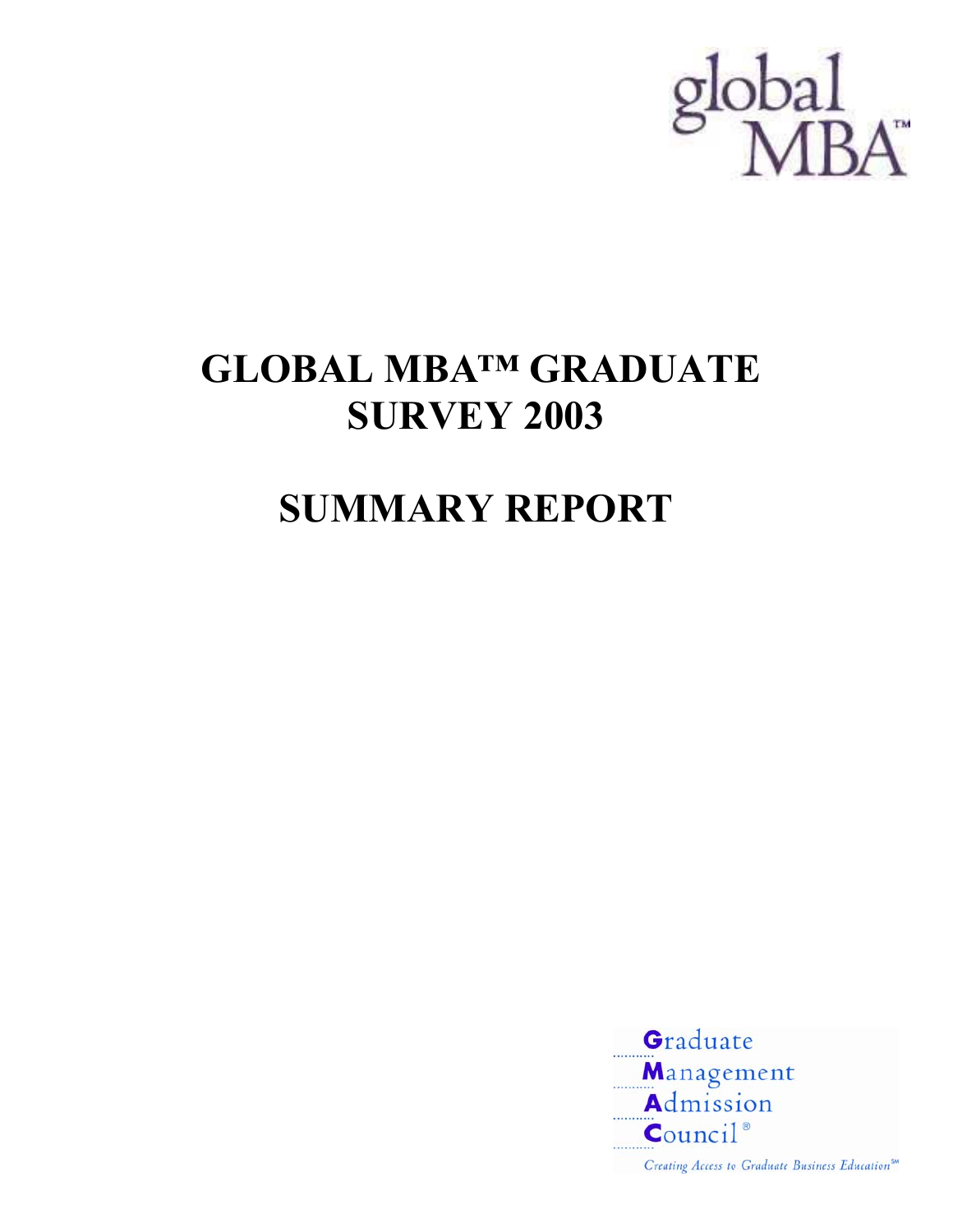The Graduate Management Admission Council® (GMAC), a not-for-profit education association dedicated to creating access to graduate management education worldwide, has tabulated results of its fourth annual survey of graduating MBA students—the Global MB® Graduate Survey. This report summarizes the results.

4,123 students responded from 96 schools. Citizens of 110 different countries completed the questionnaire. Forty-seven percent are non-U.S. citizens.

These graduates from around the world told us their opinions on:

- School Selection Criteria
- Influential Sources of Communications
- Value of MBA Education
- School Recommendation
- Quality Ratings of MBA Program Aspects
- Improvement in Skills and Abilities
- Satisfaction in Benefits of MBA Degree
- The Job Search
- Annual Base Salary
- Ethics
- Corporate Scandals

In return for their cooperation, each of the 96 schools receives the following:

- an executive report, summarizing the overall significant findings and implications, including year-to-year trends;
- online access to all students' aggregated responses, enabling the schools to run customized queries by program type, gender, school size, age, school location, citizenship and race/ethnicity (U.S.);
- online access to the aggregated responses of the students associated with their individual schools, enabling benchmarking against practices at all schools; and
- a comprehensive statistical report of all findings, including comparisons by program type, gender, school size, age, school location, citizenship and race/ethnicity (U.S.);

Results from the Global MBA Survey can be used by all of the functions in the office of the dean program direction, admissions, career services, marketing, student services, and alumni affairs. Professionals can:

- generate strategic information to share with deans and other senior administrators
- increase recruiting effectiveness by identifying high-impact activities
- determine student satisfaction compared with other graduates
- enhance the effectiveness of the reach and influence of school communications
- manage job offer and salary expectations.

For more information contact: Rachel Edgington Project Manager, Applied Research Graduate Management Admission Council 1-703-749-0131 (phone) [edgington@gmac.com](mailto:Edgington@gmac.com)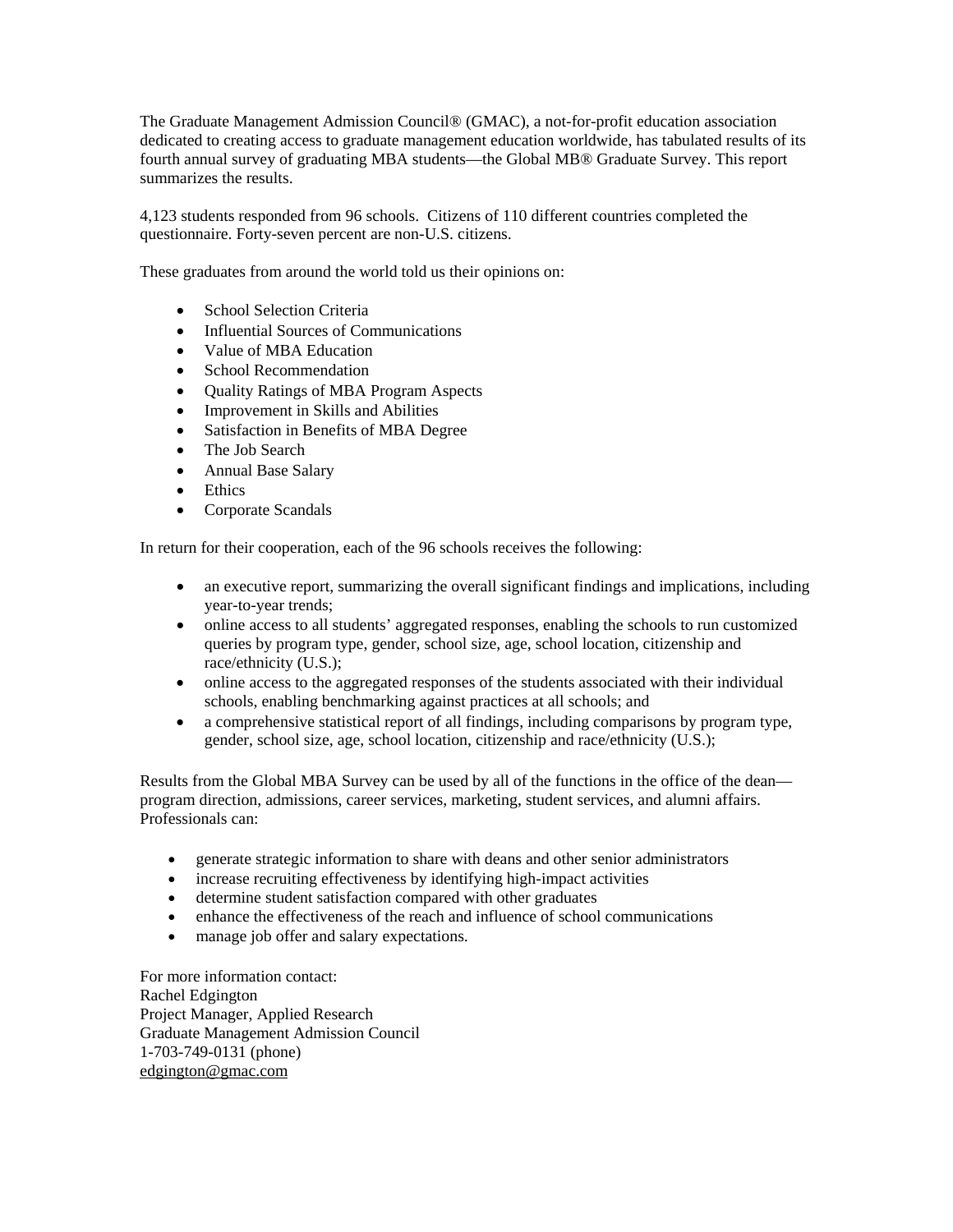#### **SCHOOL SELECTION CRITERIA………………………………………………………..…page 1**

*On what criteria did prospective students base their school selection? How does it mirror recruiters' school selection criteria? How has selection criteria changed from last year? How do criteria differ for each gender, type of program, and geographic location of the school? What are the implications for schools?* 

#### **INFLUENTIAL SOURCES OF COMMUNICATIONS……………………………………...page 5**

*How much influence did various school, personal, and media sources have on prospective students when they were forming impressions of their school's reputation? What are the implications for schools?* 

#### **VALUE OF THE MBA DEGREE………………………………………………………..…...page 9**

*How do graduates from the class of 2003 rate the value of their degree? What factors determine how they rate the degree? How does the class of 2003 compare to the class of 2001? What are the implications for schools?* 

#### **SCHOOL RECOMMENDATION…………………………………………………………….page 11**

*How willing is the class of 2003 to recommend their school? What factors determine whether they will recommend their school? What are the implications for schools?* 

#### **QUALITY OF MBA PROGRAM………………...............................................................page 13**

*How does the class of 2003 rate the quality of their fellow students, faculty, curriculum, admission, program management, administration, student services, and career services? What are the implications for schools?* 

#### **IMPROVEMENT IN SKILLS/ABILITIES…………………………………………………...page 14**

*How much does the class of 2003 feel their MBA education has improved their skills and abilities?* 

#### **MBA DEGREE SATISFACTION………………...............................................................page14**

*How satisfied is the class of 2003 that their MBA degree will give them the potential benefits they are seeking? What are their motivations and expectations from the degree? How do motivations differ between career enhancers versus career switchers? What industry is the most attractive? What concentrations are the most popular? What are the implications for schools?* 

#### **THE JOB SEARCH…………………………...……………………………………………...page 20**

*What growing trend did we find in EMBA programs? Where are the sources of offers coming from? How has this changed from last year?* 

#### **ANNUAL BASE SALARY…………………………………………………………………….page 20**

*What are the salary offers graduate are receiving? How does this compare to last year? What salary offers are graduates attending schools in different geographic regions receiving?* 

#### **ETHICS……………………………………………………………………………………...…page 24**

*How are programs incorporating ethics into their business school curriculum? How do different types of programs incorporate ethics? How do programs located in different geographic regions incorporate ethics? How do the graduates rate the effectiveness of the incorporation of ethics into their curriculum?* 

#### **CORPORATE SCANDALS………………………………….....................………………..page 26**

*What is the class of 2003's assessment of the recent corporate scandals? How do they feel it has impacted business? How has it affected their job search?*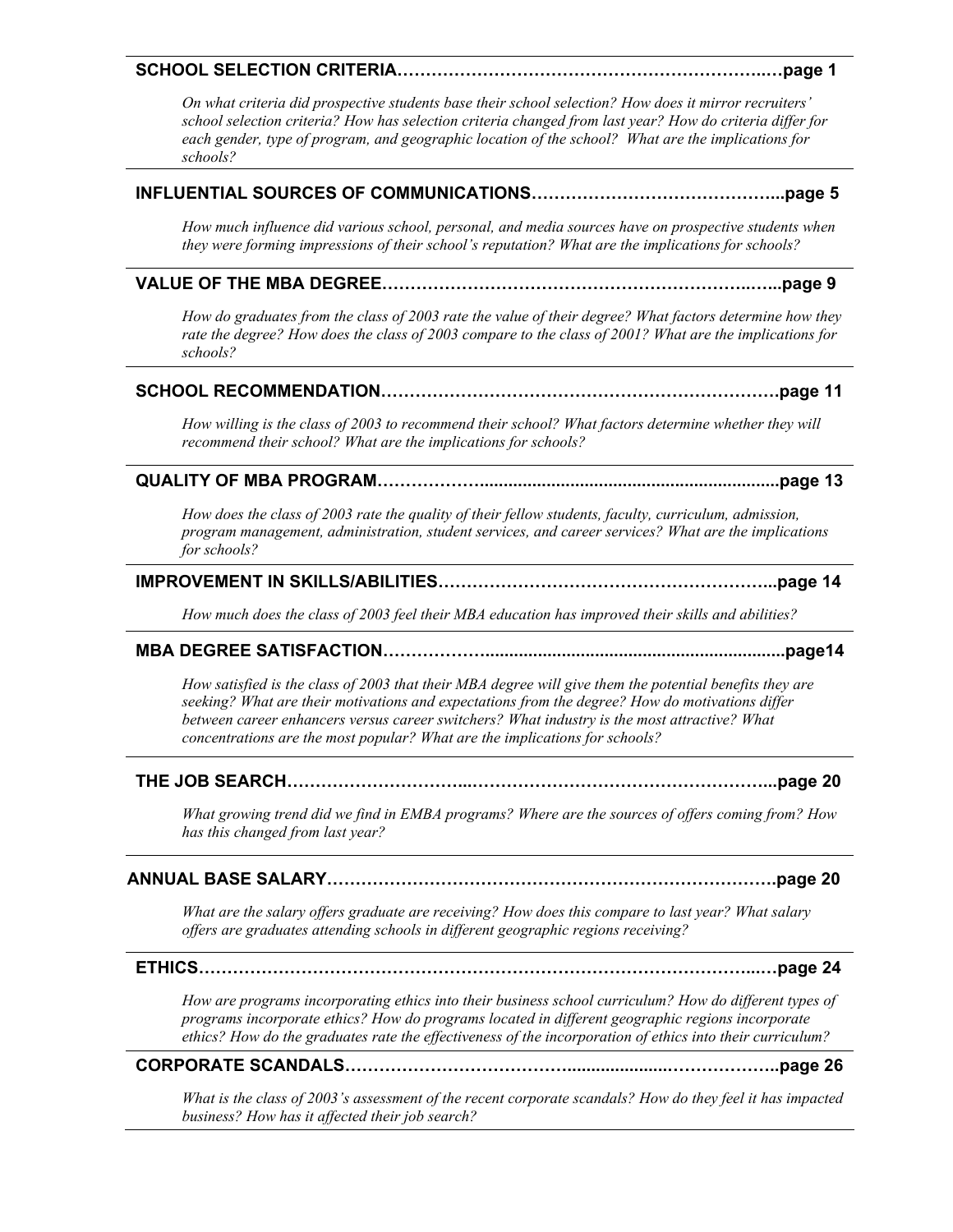#### **SCHOOL SELECTION CRITERIA**

Respondents were asked to indicate the importance of various factors in their decision to enroll in the graduate management schools they attend. Factor analysis shows that the criteria respondents used to select their schools fall into four categories: quality and reputation, financial cost, personal fit, and locality (a category that includes factors related to both the geographic location of the school and regard for the school within its local community). Prestige or global recognition of the college or university was the top criterion used in school selection. The following table shows the criteria within each category that graduates said were extremely important in their decision to enroll in their schools.

| <b>IMPORTANCE OF SCHOOL SELECTION CRITERIA, BY CATEGORY</b>     |                |             |
|-----------------------------------------------------------------|----------------|-------------|
| <b>Extremely Important Criteria</b>                             |                |             |
| <b>Quality and reputation</b>                                   | <b>Percent</b> | <b>Rank</b> |
| Prestige or global recognition of the college/university        | 39%            |             |
| Career options available to graduates                           | 35%            | 3           |
| Quality/reputation of the faculty                               | 34%            | 4           |
| Published rankings of graduate management program               | 33%            | 5           |
| Reputation of alumni                                            | 21%            | 9           |
| Locality                                                        |                |             |
| Location of the college or university                           | 38%            | 2           |
| Local respect                                                   | 25%            |             |
| <b>Personal Fit</b>                                             |                |             |
| School offered the specific curriculum wanted                   | 26%            | 6           |
| The students and faculty had diverse backgrounds and experience | 23%            | 8           |
| There were people like me at this college or university         | 14%            | 11          |
| <b>Financial Cost</b>                                           |                |             |
| Financial cost of school                                        | 23%            | 8           |
| Financial aid offer extended                                    | 19%            | 10          |

As the table above clearly illustrates, criteria related to quality and reputation are extremely important to people choosing a graduate management program.

#### **Additional Remarks:**

According to MBA employers who responded to the Corporate Recruiters Survey 2002–03, a school's reputation is built on the quality and standards of its faculty, curriculum, and admissions office and measured by experience—recruiters' relationships with the school, the success of alumni from the school, and the history of the recruiters' companies with students from the school. Global recognition of the school—one way recruiters define reputation—is really a byproduct of a school's ability to build its reputation and establish a history with recruiters.

#### **Implications:**

The reputation of a school's faculty is important to both prospective students and companies who employ MBAs. But whereas the reputation of alumni is less important to prospective students than the reputation of the school, the reputations of the school and its alumni are equally important to MBA employers choosing schools at which to recruit. Schools face the challenge of meeting the criteria necessary to attract prospective students as well as recruiters who will employ their graduating students. Both prospective students and employers are attracted to schools that cultivate and retain high-quality faculty and foster strong alumni networks.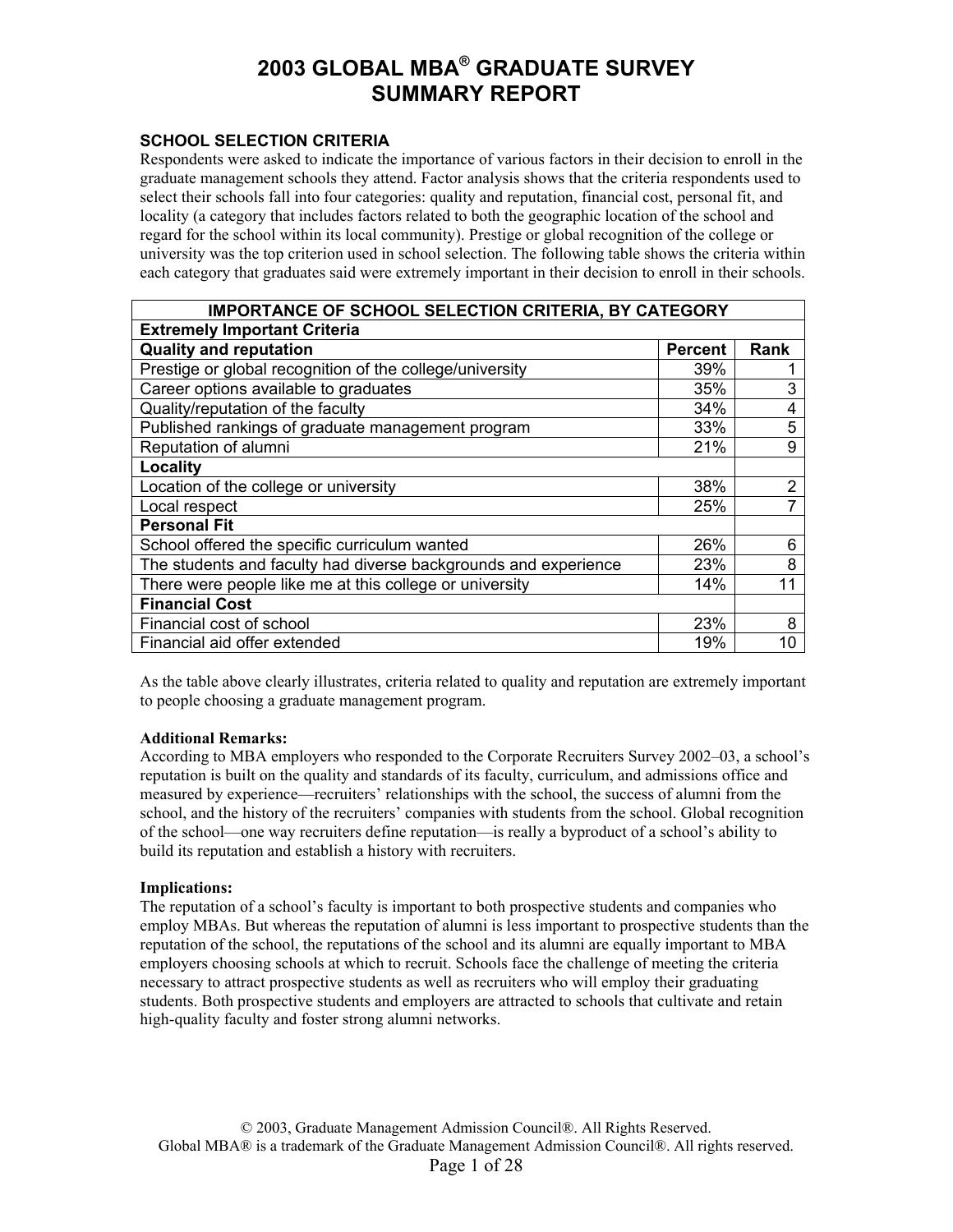#### **Longitudinal Analysis:**

Graduates in the MBA class of 2003 found seven of the 12 school selection criteria significantly more important than their predecessors did in the class of 2002. The following chart shows extremely important school selection criteria by graduation year.



#### **Implications:**

The increased weight prospective students have placed on these criteria may be due to the competitive job market upon graduation. Between the time the class of 2002 decided where to enroll and the time the class of 2003 made their enrollment decisions, the job market for graduating MBAs was becoming increasingly competitive. Concerns about the job market could have contributed to the class of 2003's emphasis on certain school selection criteria. These concerns on the part of the class of 2003 before they matriculated actually reflect corporate recruiters' current circumstances—57 percent of recruiters surveyed in recruiting year 2002-03 report that economic weakness is constraining their recruiting plans for recently graduated MBAs. The resulting "buyers" job market of 2003 means that the ability of a school to facilitate the placement of its graduates in jobs is more important to the class of 2003 than it was to the class of 2002. The graduates of the class of 2003 accurately gauged the changed in the job market when they chose their schools.

Of the school selection factors that increased in importance between 2002 and 2003, alumni reputation experienced the most significant increase. This increase may be a reaction to recent corporate scandals or to the increased need for a strong alumni network in today's tight job market. Although the scandals happened after the class of 2003 matriculated into their program, graduates may be retrospectively increasing the importance of alumni reputation.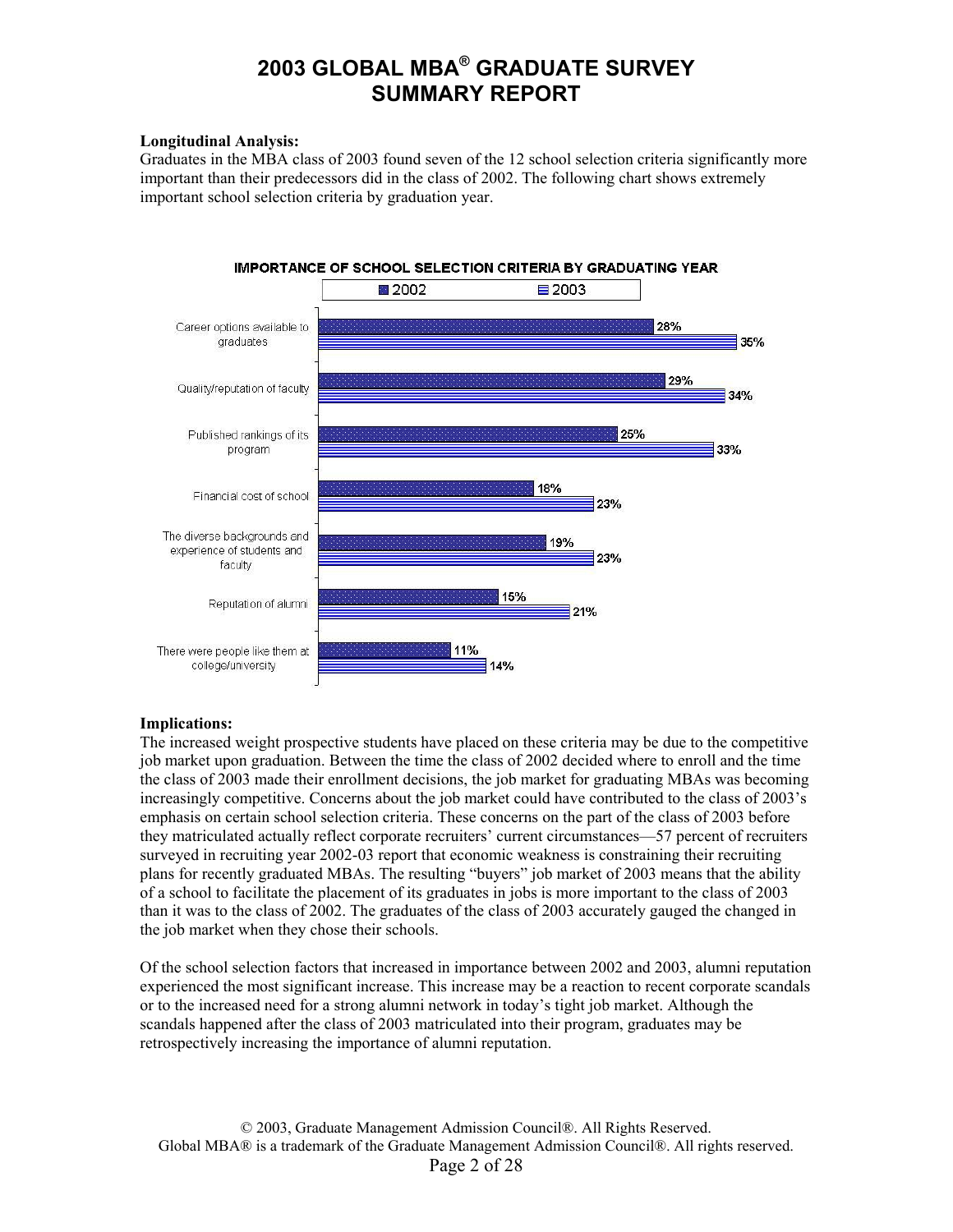#### **Findings by Cross-Sections**

While the most important school selection criteria did not vary among any particular cross-section of respondents, the importance or the weight graduates placed on the criteria did.

The following chart shows that while males place more weight on selection criteria in the quality category, females place more weight on items in the financial cost, personal fit, and locality categories.



The following chart shows that graduates of full-time programs place greater importance on school selection criteria in the quality category, graduates of part-time programs place great importance on quality *and* locality, and graduates of executive programs place great importance on quality, locality, *and* personal fit.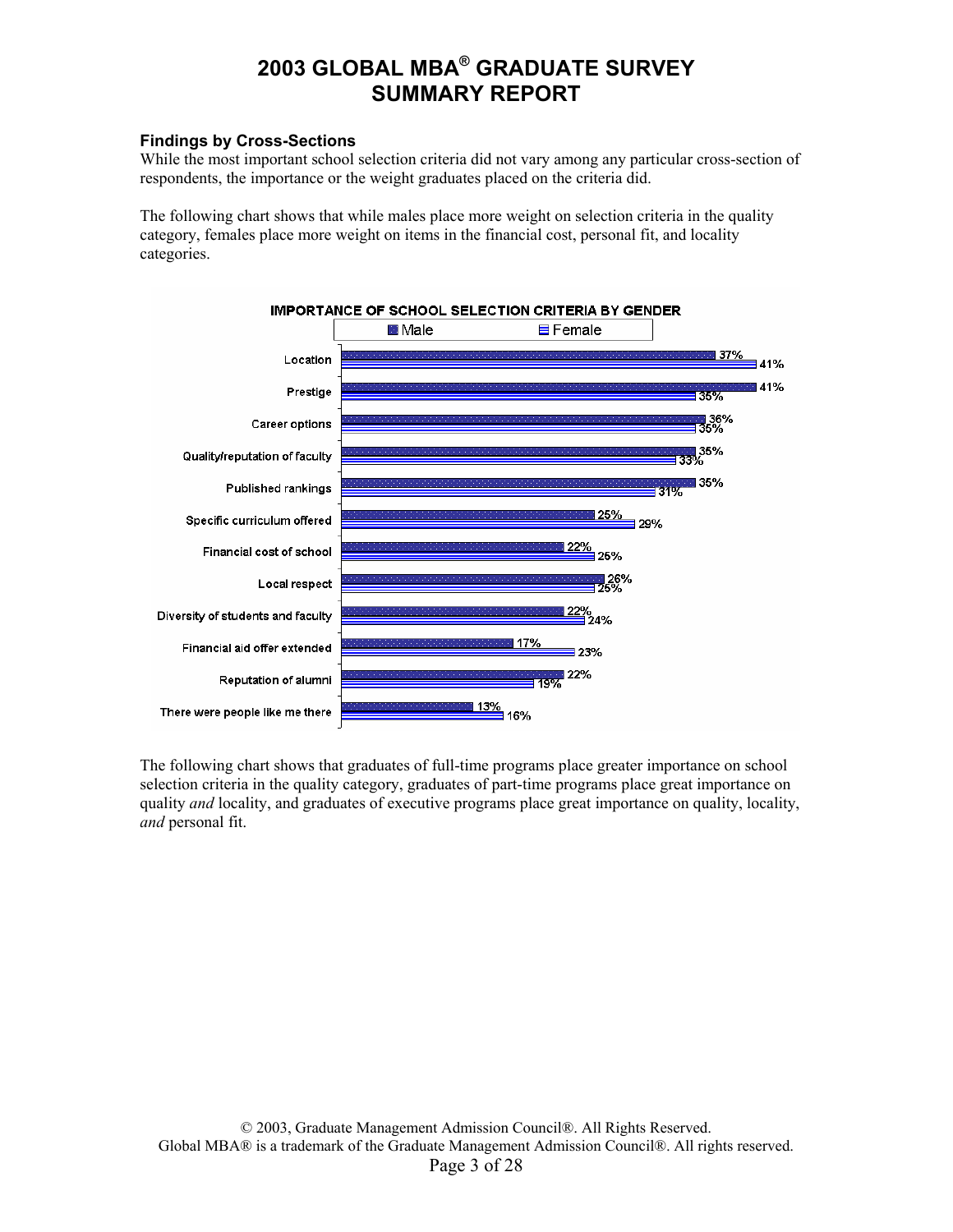

Location (an item in the locality category) is the most influential criterion to graduates of Canadian schools. Criteria in both the quality and locality categories are influential to graduates of U.S. schools. The following chart shows school selection criteria that are extremely important to survey respondents in each school location.



© 2003, Graduate Management Admission Council®. All Rights Reserved. Global MBA® is a trademark of the Graduate Management Admission Council®. All rights reserved. Page 4 of 28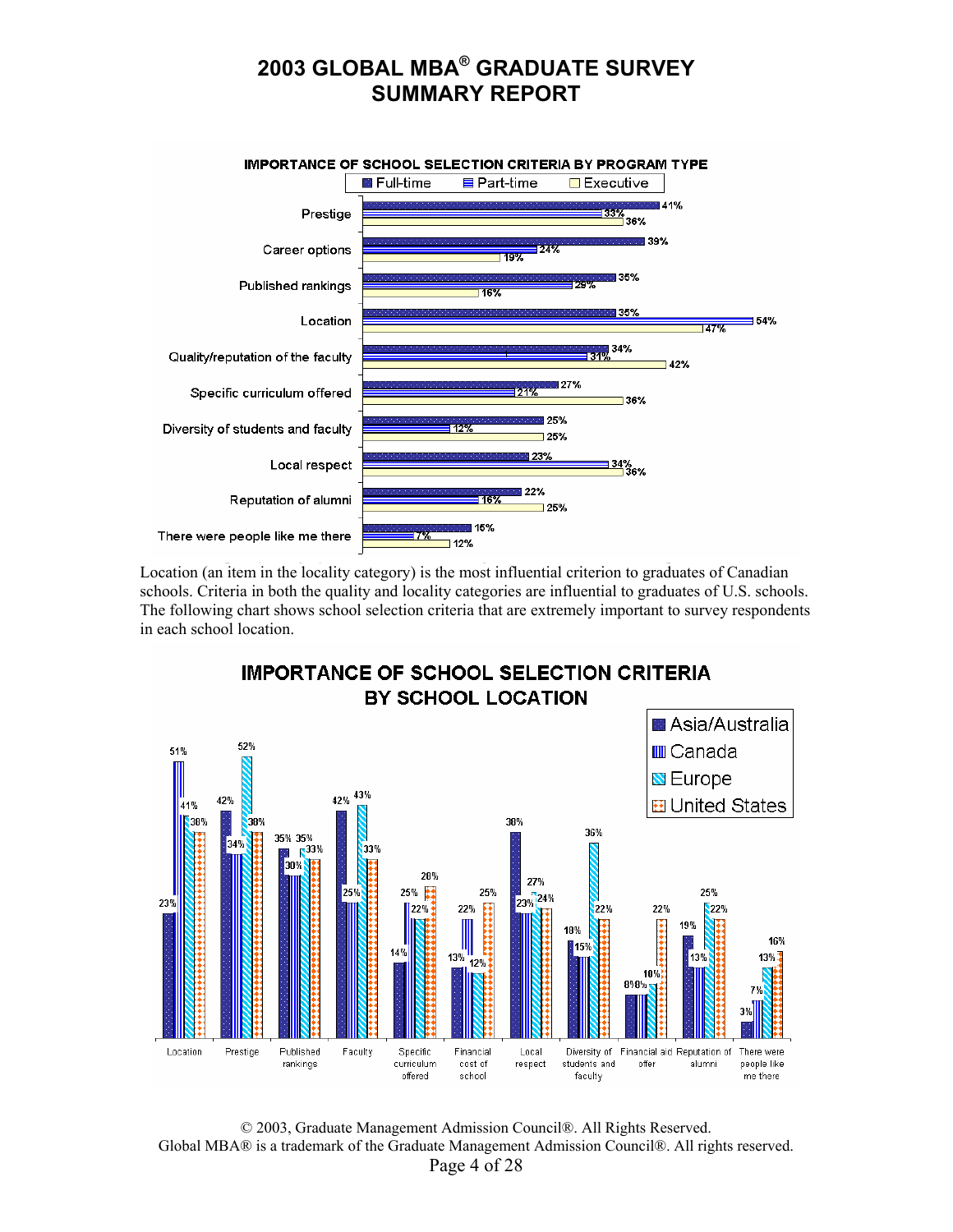#### **Implications:**

While items in the quality category are influential to the majority of graduates, graduates attending schools in different world regions make distinctions about how quality is determined, evidenced by the varying importance they place on different criteria. For example, respondents attending European schools equate quality with the prestige and global recognition of the program. For respondents attending Asian schools, quality is associated with prestige and the quality/reputation of faculty. Respondents attending U.S. schools equate quality with prestige and career options available to graduates.

The MBA degree enjoys a widespread acceptance in the business community in the United States that it may not have in other world regions. Therefore, prestige may be more influential in school choice outside the United States. Additionally, cultural influences affect graduates' ideas about how prestige is determined. In a hierarchical society, the reputation of a school's faculty may be deemed more important than it would be in a more egalitarian society that is more concerned with individual achievement than with credentials.

While all groups indicate that school selection criteria in the quality category are important, many groups, such as females, also place importance of a multitude of other factors. For this reason, from the business schools' perspective, communications with these groups when they are prospective students is more complex. It is somewhat less challenging for schools to communicate with a group of prospective students that is primarily concerned with only one category of school selection criteria. Special recruitment outreach will be more successful if it addresses the criteria that are important to the groups the school seeks to recruit. Detailed analysis of school selection by program type, age, gender, school location, and citizenship is provided in the comprehensive report from Global MBA Graduate Survey 2003. The following section of this executive summary covers sources that influence prospective students' impressions of schools.

#### **SOURCES OF INFLUENCE IN FORMING IMPRESSIONS OF SCHOOL'S REPUTATION**

Respondents were asked to indicate on a five-point scale (from a great deal to none at all) how much influence various school, personal, and media sources had on them when they were forming their impressions of their schools' reputation. Respondents could also indicate whether a source was not applicable to their impressions. Although the most influential school communication source is personal experience as a student at the school, personal experience was also deemed the least applicable influence (41% did not find it applicable). And, while school brochures and Web sites reached the most respondents when they were prospective students, personal interaction with students, program personnel, and alumni had the greatest influence on their impressions of their schools' reputation.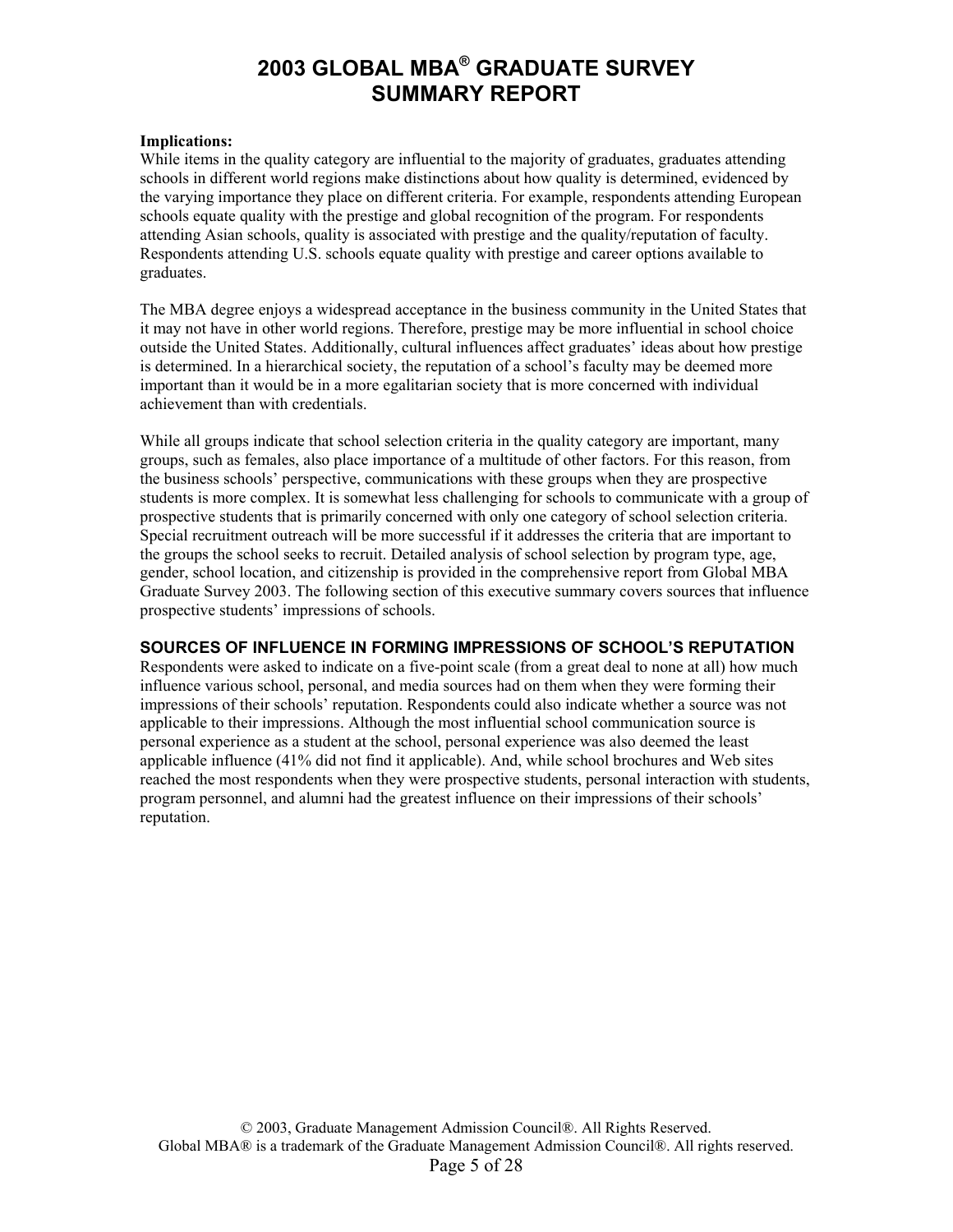

Among personal sources, friends, relatives, and peers had the broadest reach and greatest influence.





© 2003, Graduate Management Admission Council®. All Rights Reserved. Global MBA® is a trademark of the Graduate Management Admission Council®. All rights reserved. Page 6 of 28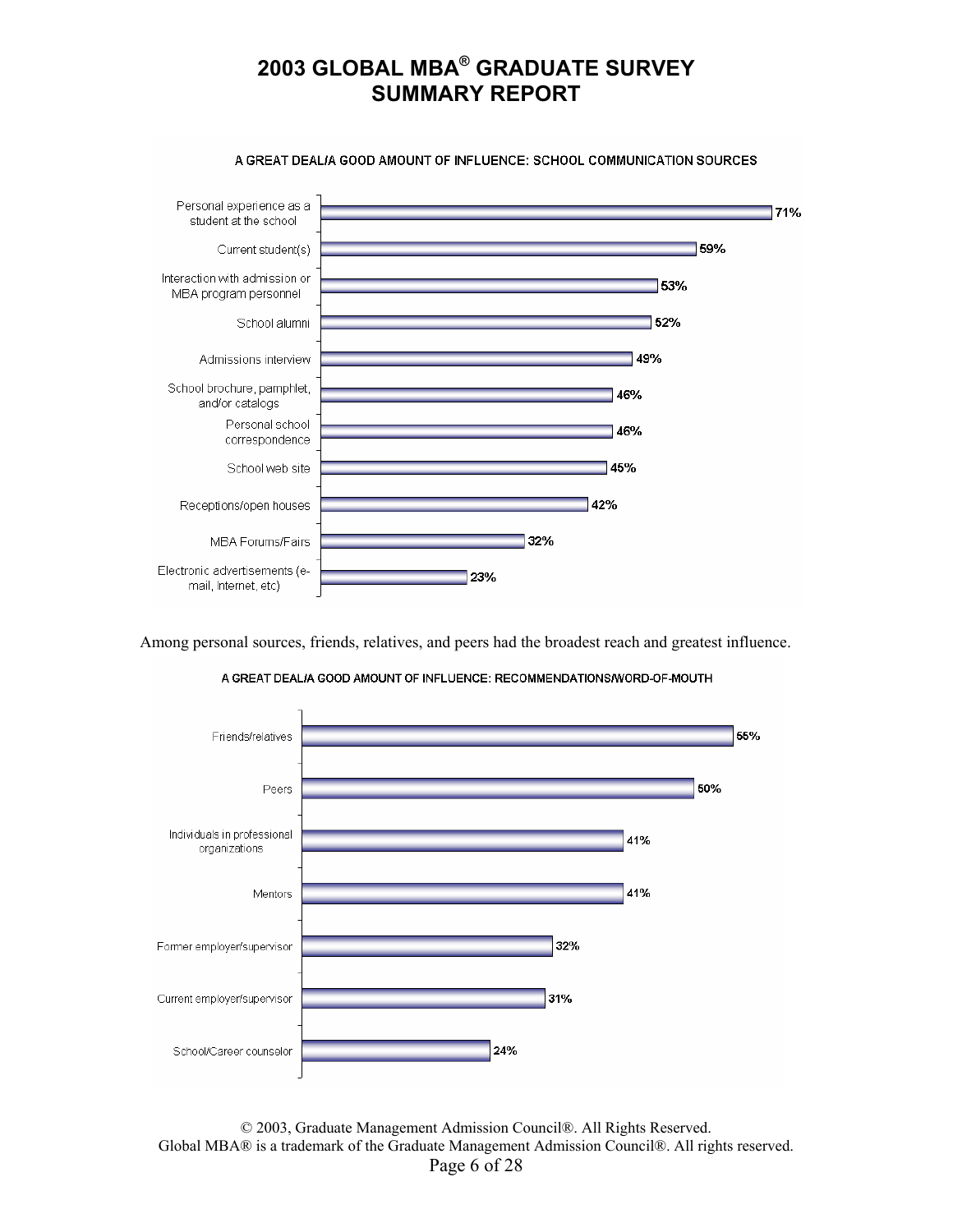Published school rankings continue to have the broadest reach and greatest influence of all media sources as well as remaining the top source overall.



A GREAT DEAL/A GOOD AMOUNT OF INFLUENCE: MEDIA SOURCES

The influence of various communication sources varies widely by respondents' program type, gender, school size, age, school location, and citizenship. The following breakdowns show the most influential communications sources for each group. See the comprehensive survey report for specific details.

#### **Influential Communications by Program Type**

Graduates of full-time programs were heavily influenced by a mix of all communications sources rankings, personal experience, current students, MBA-related books, school personnel, and friends.

For part-time students, with the exception of rankings, the most influential communications sources are those involving personal connections—rankings, personal experience, friends, peers, alumni, and current students.

For executive students, school sources had more influence—school personnel, admissions interview, personal experience, alumni, receptions, and school brochure.

#### **Influential Communications by Gender**

While there are no differences in the communication sources that were most influential to males and females, school communications were generally more influential with females and media sources were generally more influential with males.

#### **Influential Communications by School Size**

Every communication source was more influential to respondents attending large schools.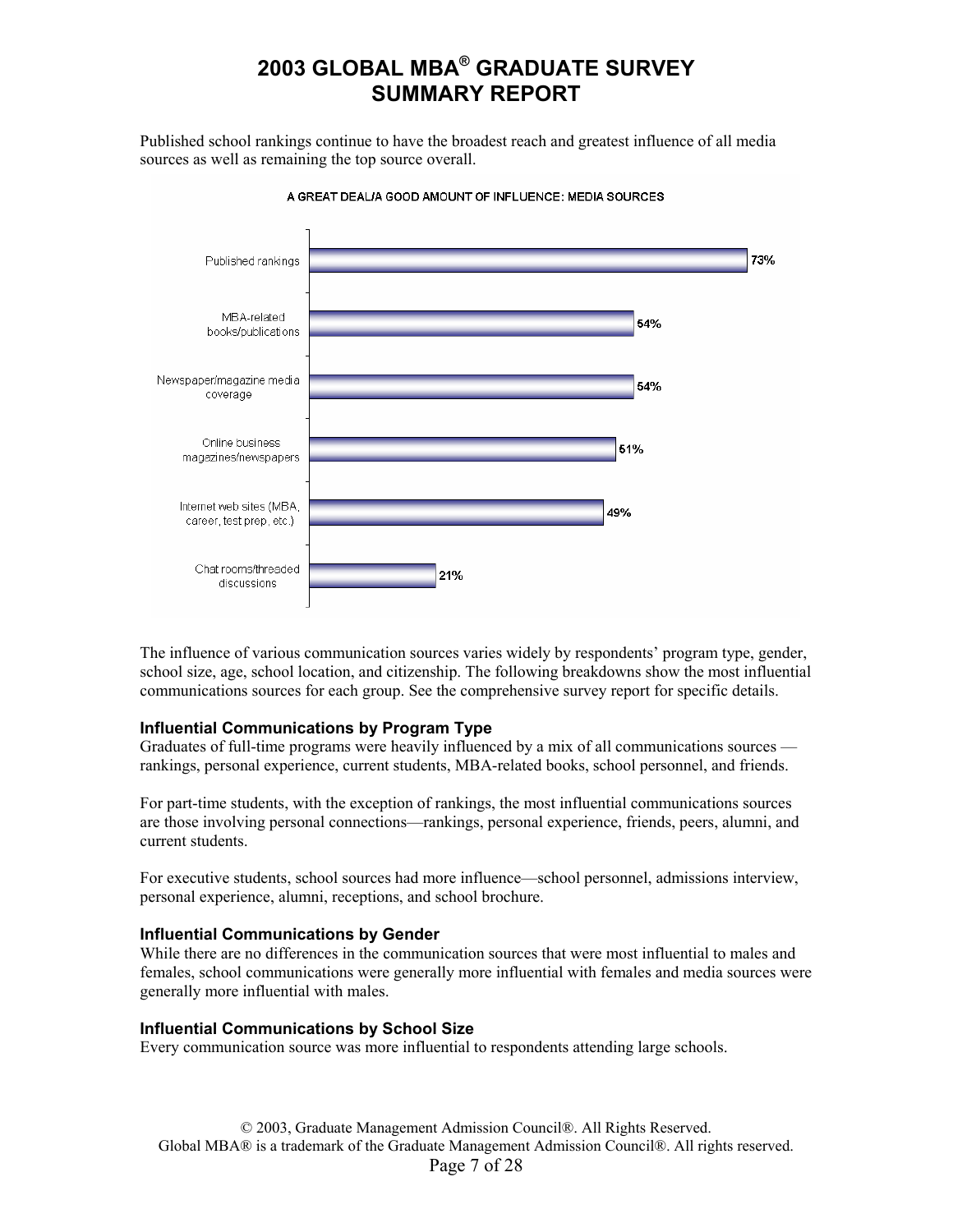#### **Influential Communications by Age**

Every communication source was less influential to those 35 years old or older than to younger respondents.

#### **Influential Communications by School Location**

Every communication source was more influential to respondents attending European schools. Every source was less influential to those attending Canadian schools.

#### **Influential Communications by Citizenship**

The impressions of Asian citizens were highly influenced by rankings, personal experience, MBArelated books, media coverage, friends/relatives, and peers.

U.S. citizens were highly influenced by personal experience, rankings, current students, school personnel, alumni, and friends.

Canadian citizens were highly influenced by rankings, personal experience, online magazines, MBArelated books, and media coverage.

Latin American citizens were highly influenced by personal experience, rankings, current students, friends, MBA-related books, and online magazines.

European citizens were highly influenced by rankings, personal experience, current students, friends, alumni, and media coverage.

#### **Implications:**

The ability of a communication source to influence the impressions of different groups can be attributed in part to what these groups are looking for in their schools as well as how they measure the reputation of a school. For example, if an individual measures reputation by published rankings, media sources could logically have more influence over impressions of a school's reputation. Or, if the individual measures reputation by quality/reputation of faculty, school communications (the best source of information about faculty) could have more influence.

#### *Understanding Canadian Citizens*

Interestingly, Canadian citizens are the only respondents who did not indicate a personal source as one of their most influential sources. Instead, they relied primarily on media sources—somewhat counterintuitive, considering the fact that the most important factor in their school selection is the location of the school. Canadian citizens are explicit in their school selection criteria—half of them indicated that location is *extremely* important. Prestige or global recognition of the school is a distant second most important criterion (rated extremely important by 35% of Canadian citizens).

Canadian citizens' reliance on sources not directly related to a school may indicate why they rate their degree satisfaction and the quality of various aspects of their graduate management programs significantly lower than citizens from other world regions. If Canadians base their perceptions primarily on media sources, they may come to their graduate management programs with unrealistic expectations of what their MBA experience will be; they would therefore be more likely to give survey responses that indicate dissatisfaction with various aspects of their schools. Their responses indicate that in choosing a school largely on the basis of location but assuming quality largely on the basis of non–school-related sources, they may feel they have compromised quality for convenience when that may not actually be the case.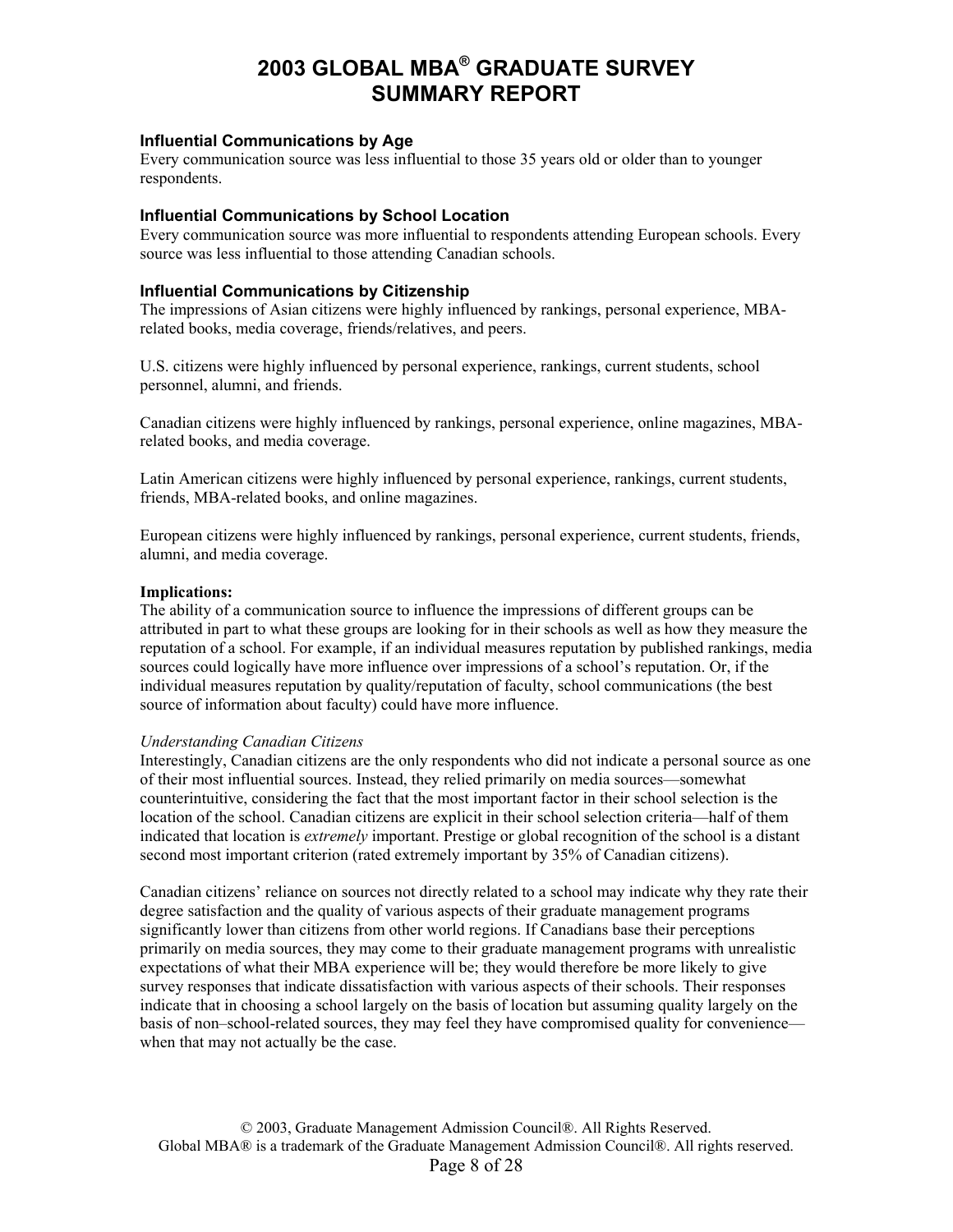#### **Longitudinal Analysis:**

Every school communication and personal source reached significantly more graduates of 2003 than 2001 graduates; and every communication source (except school brochures and Web sites) influenced the graduates of 2003 more.

#### **Implications:**

These results suggest that 1) prospective students are becoming more astute consumers, and 2) schools are doing a better job reaching and influencing their target markets.

#### **VALUE OF THE MBA DEGREE**

Do the MBA graduates of the class of 2003 value the education they have received despite the cost of earning the MBA degree? The answer is a resounding "yes." The graduating MBA class of 2003 was asked to rate the overall value of their MBA education by comparing the total monetary cost of their MBA programs to the quality of education they received. Sixty-seven percent of the graduates feel the value of their MBA is outstanding or excellent.



### **OVERALL VALUE OF THE MBA**

#### **Determining Value:**

Not all graduates rate the degree "outstanding," and close to one-fourth select "good" for their valuation, rather than "outstanding" or "excellent." A lower percentage say the value is "fair" or "poor." What is behind these differences in respondents' valuations of the degree? We asked graduates in the Global MBA Graduate Survey 2003 other questions about their MBA experience that would help us determine the potential drivers of their value ratings and then used simple and multiple correlation and regression analysis to discover potential drivers of differences in the ratings of overall value.

We found 10 potential drivers to be statistically significant and explained 48 percent of the variance in ratings, each making its own independent contribution to the explanation of differences in ratings of overall value of the MBA.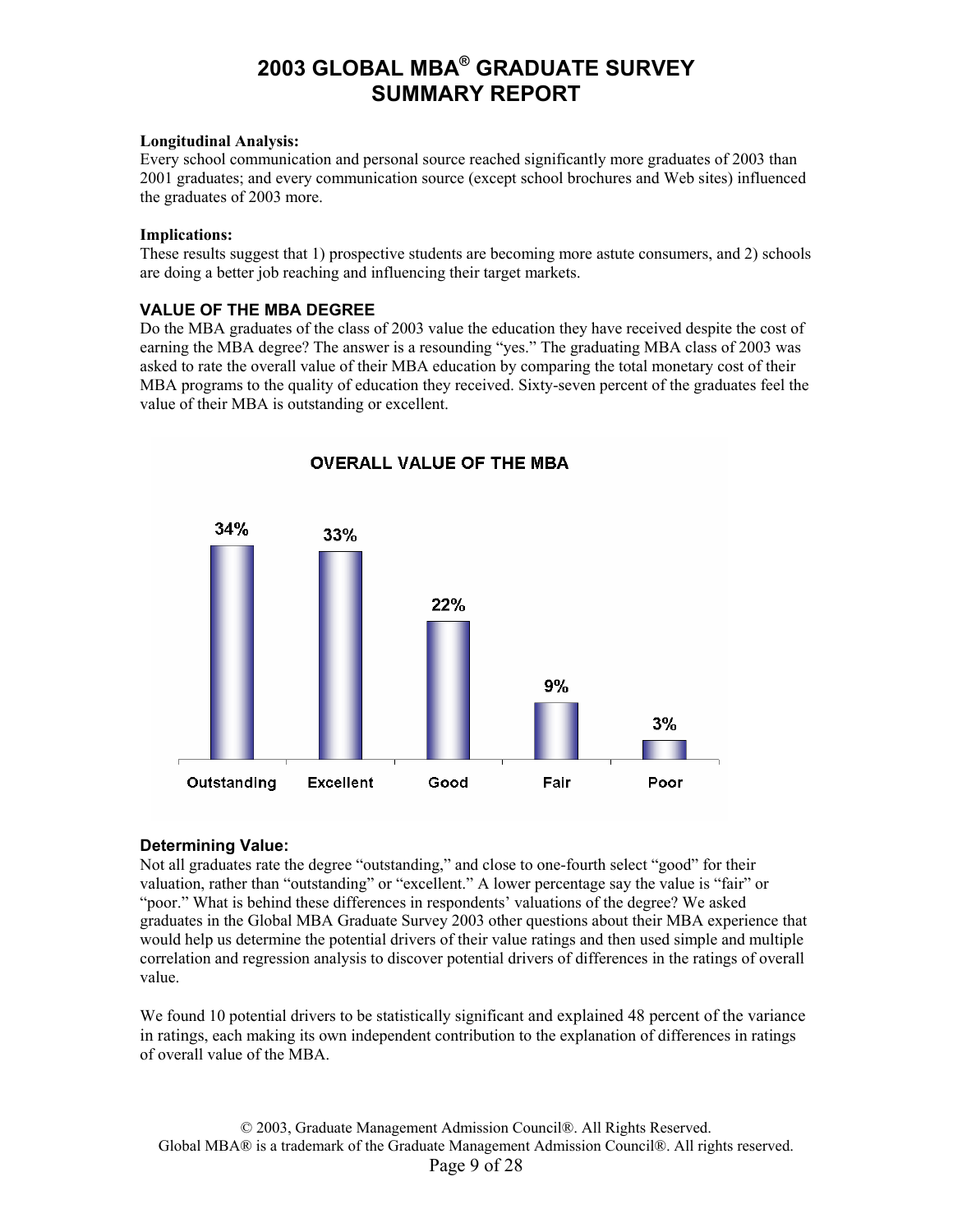Four of the potential drivers come from the list of eight aspects of the MBA program for which graduates rated their satisfaction. These drivers are—

- the quality of curriculum;
- the quality of the administration;
- the quality of career services; and,
- the quality of fellow students.

Two drivers come from in the list of 12 skills and abilities areas in which respondents were asked to rate their improvement:

- leadership skills; and,
- the ability to think strategically.

Three drivers come from the nine different areas of degree satisfaction graduates were asked to rate.

- preparation to get a good job in the business world;
- the increase in career options the degree has given graduates; and
- an increase in earning power.

#### **Implications:**

Respondents' ratings of overall value of the MBA are primarily driven by factors related to career preparation. In the next section, we examine the career goals of MBA graduates, which shed light on what benefits graduates expect from their MBA degree.

First, it is important to note that questionnaire items from each of the driver categories are significant in predicting ratings of the overall value of the degree. That is, all aspects of the MBA with which respondents were asked to rate their satisfaction in, are important to their perception of the overall value of the degree.

Second, with regard to aspects of the MBA program, it is clear that graduates value the contributions of fellow students just as they value those of the faculty. This underscores one of the important admissions objectives: to assemble classes in which the students themselves contribute significantly to the MBA program.

Third, graduates have clear opinions about their ratings of curriculum content that are independent of their ratings of faculty and fellow students. Also, they recognize the independent contributions of the MBA program administration and career services professionals

Of the factors that were found to predict value ratings, the two items from the skills/abilities driver category address two fundamentally different kinds of skills, interpersonal and cognitive. The fact that items representing each of the two skills areas explain ratings of overall value of the MBA shows that graduates recognize the importance of improving both cognitive and interpersonal skills as part of their MBA education. These results would suggest that the efforts of business school administrators to provide skills development in both areas appear to be well placed.

Respondents' ratings of their preparation to get a good job in the business world and increase in earning power are significant predictors of their ratings of the overall value of the MBA. However, the absolute salaries graduates expect to receive and the salary increases from pre-MBA levels—also tested as potential drivers of overall value ratings—do not enter the model (are not predictors of the respondents' assessments of the degree's value).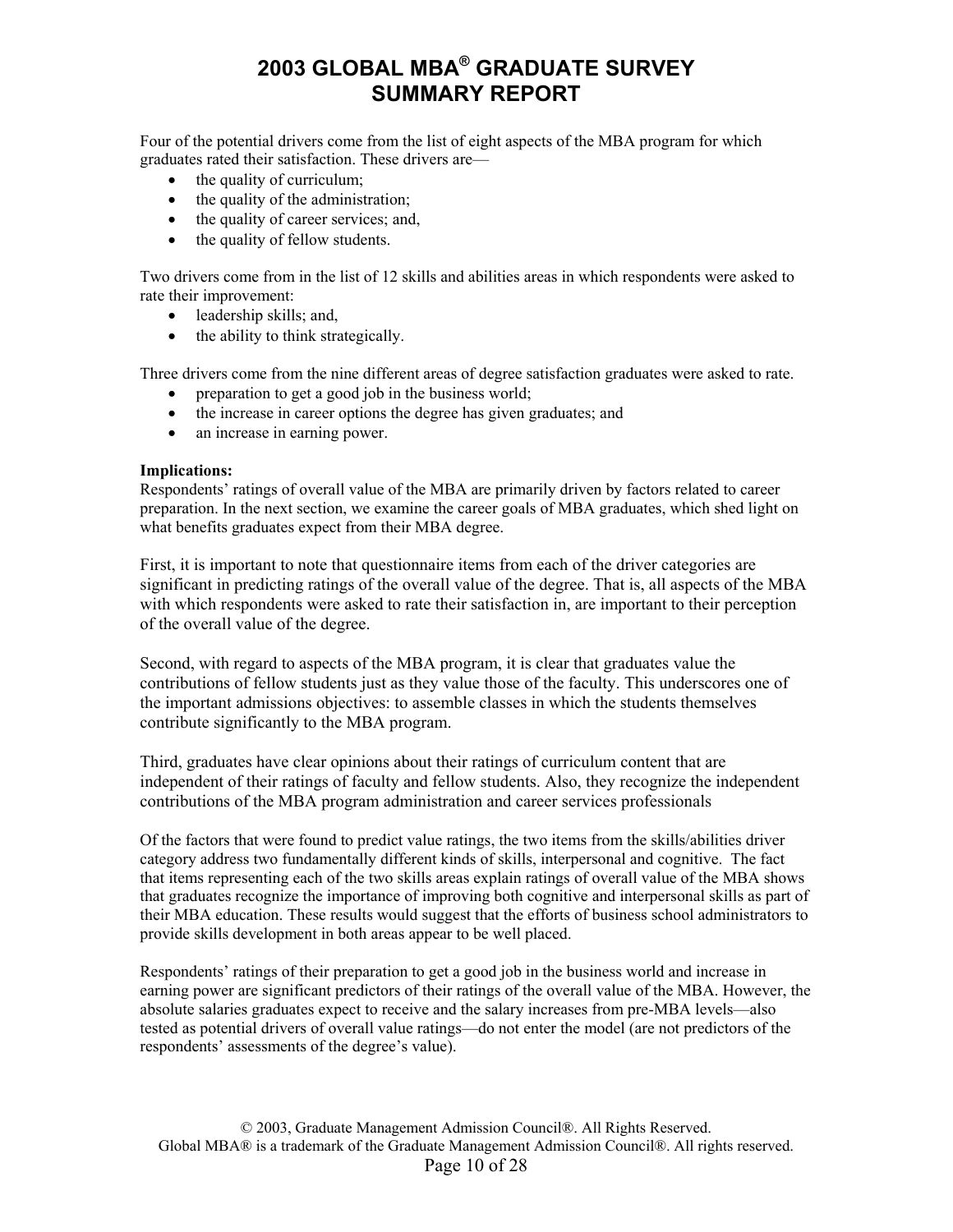#### **Longitudinal Comparison:**

The class of 2003 is significantly more likely to rate the overall value of the MBA degree higher than the class of 2001. Thirty-four percent of the class of 2003 rated the overall value of the MBA outstanding, compared to 26 percent of the class of 2001.

#### **SCHOOL RECOMMENDATION**

A student's willingness to recommend his or her school is a tangible expression of satisfaction and loyalty. Respondents were asked whether they would recommend their schools to someone who has decided to pursue an MBA. Sixty-three percent said definitely yes.



#### LIKELIHOOD OF SCHOOL RECOMMENDATION

#### **Determining Willingness to Recommend School:**

While more than three-fifths of graduates would *definitely* recommend their schools, the rest are less positive. As is true for the overall value of the MBA, it is possible to explore predictors of variations in graduates' willingness to recommend their schools.

Four of the potential drivers of willingness to recommend one's school come from the list of eight aspects of the MBA programs for which graduates rated their satisfaction:

- program management;
- curriculum;
- administration; and
- fellow students.

Four of the drivers come from the nine different areas of degree satisfaction graduates were asked to rate:

- preparation to get a good job in the business world;
- gaining the credentials desired;
- opportunity to improve personally; and,
- opportunity to network and to form relationships of long-term value.

And one predictor of the willingness to recommend one's school comes from the list of 12 skills and abilities in which respondents were asked to rate their improvement:

• improvement in the ability to think strategically.

© 2003, Graduate Management Admission Council®. All Rights Reserved. Global MBA® is a trademark of the Graduate Management Admission Council®. All rights reserved.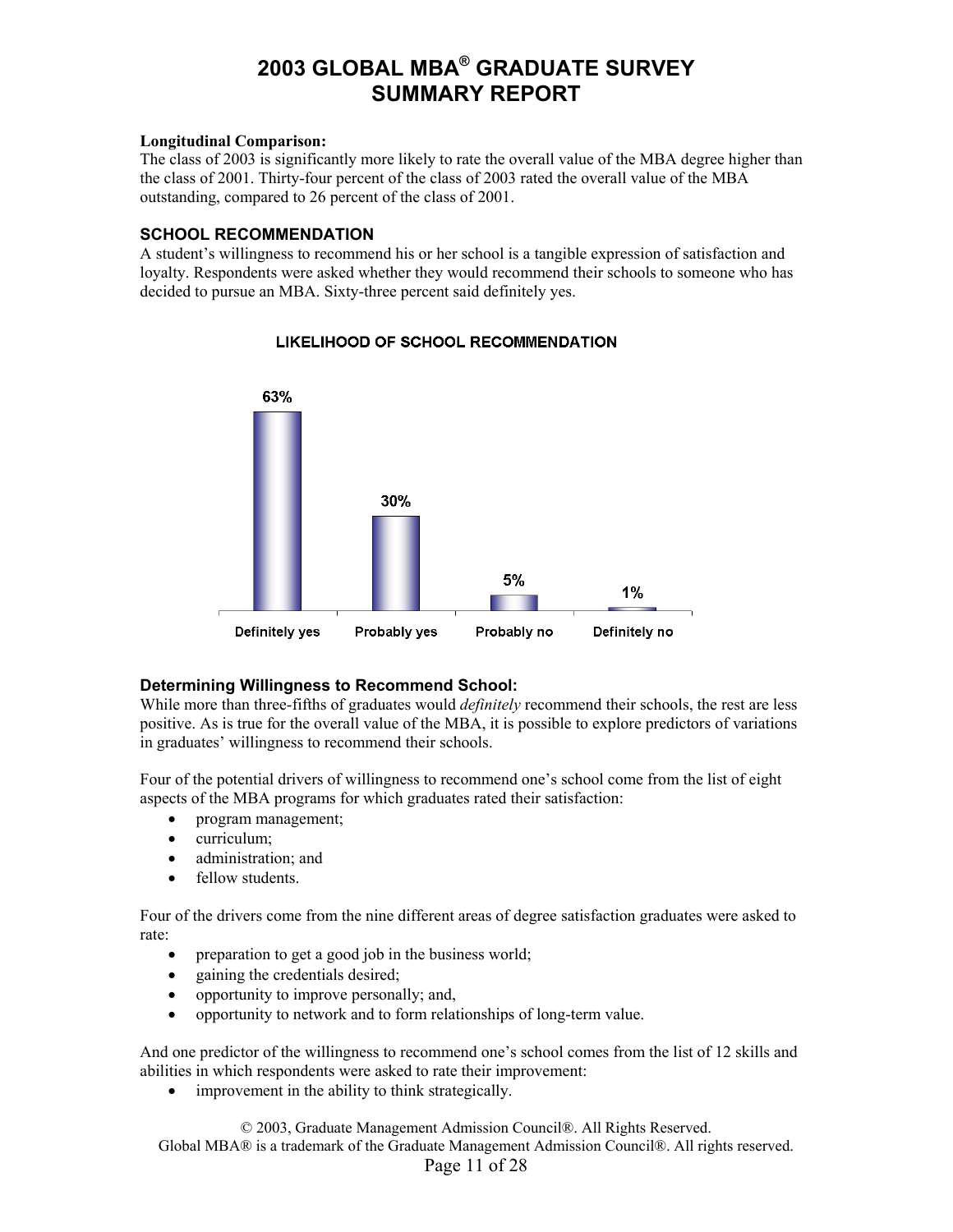#### **Additional Remarks:**

There is some overlap between the predictors of the willingness to recommend one's school and the n predictors of overall value ratings of the MBA. This overlap is in part a result of the strong correlatio between ratings of overall value of the degree and the willingness to recommend one's school.

Four factors that predict the willingness to recommend one's school do not predict ratings of overall value of the MBA degree:

- satisfaction with program management;
- satisfaction that the MBA gives the credentials desired;
- opportunity to network and form relationships of long-term value; and,
- opportunity to improve personally.

#### **mplications: I**

In these survey results, graduates show both career-mindedness and an interest in selfimprovement. Their rating of their preparation to get a good job is a predictor of willingness to themselves personally while earning their MBAs drives their willingness to recommend their schools. Thus, while the inclination to recommend one's school is driven by practical job-success recommend their schools. Likewise, the opportunity graduates feel they have to improve factors, it is also driven by graduates' satisfaction with developmental factors that are primarily *personal*.

It is important to note the sensitivity of graduates to the quality of program management and administration. Both these aspects of program quality are key drivers of graduates' willingness to recommend their schools. So, too, is the quality of curriculum. As satisfaction with a particular aspect of the MBA education increases, the willingness of students to recommend their schools is apt to increase.

Although satisfaction with the career services offered by a school is a predictor of ratings of overall recommend one's school to someone else. Satisfaction with program management is more influential value of the MBA degree, satisfaction with career services does not make one more likely to in this regard.

dditionally, the opportunity to network and to form relationships of long-term value can influence A the willingness of students to recommend their schools to others. Efforts of administrators and faculty to increase networking opportunities with current students, alumni, and potential employers should enhance graduates' willingness to recommend their schools.

Satisfaction with fellow students is an important predictor of the willingness to recommend one's school, just as it is as a predictor of ratings of the overall value of the MBA degree. These results confirm the importance of the admissions function's skill in assembling classes that make learning from fellow students a possibility.

In light of the importance of the quality of various aspects of the MBA program, satisfaction with the MBA degree, and improvements in skills and abilities in predicting respondents' ratings of the overall value of the degree, it is important to see how graduates feel about these factors.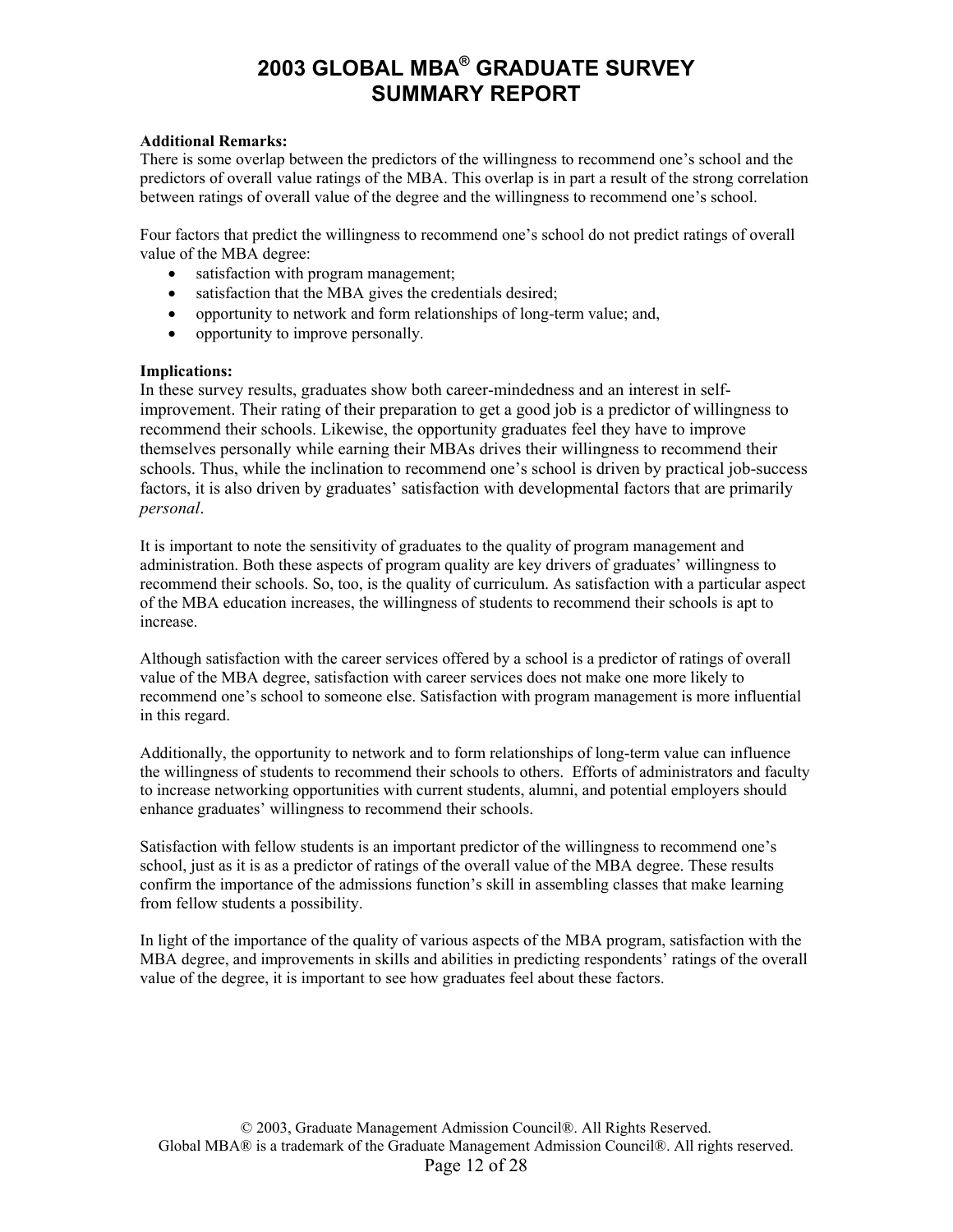#### **QUALITY OF MBA PROGRAM**

The graduating MBA class of 2003 was asked to rate the quality of certain aspects of their programs on the basis of their entire educational experience as a graduate business school student. Respondents who indicated they had experience with the different aspects of their program rated the quality on a five-point scale (from outstanding to poor). The following chart shows the aspects of the program that were rated *outstanding*. The top-rated areas are those related to classroom experience—faculty and fellow students. The lowest rated are those related to career services.

#### QUALITY OF PROGRAM ASPECTS: OUTSTANDING RATING



#### **Additional Remark:**

Ratings of various aspects of the MBA program make independent contributions to the drivers of the overall rating of the value of the MBA degree and respondents' willingness to recommend their schools. However, a respondent's ratings of various aspects of the MBA program do not seem to vary much from one aspect to another; if a respondent expresses satisfaction or dissatisfaction with one aspect of the program, the same level of satisfaction is assigned to the other aspects of the program.

#### **Implications:**

Perceptions of quality of the curriculum, fellow students, and administration influence ratings of the overall value of the MBA as well as graduates' willingness to recommend their schools. Schools that try to ensure satisfaction in these areas will go far in attracting prospective students to their program.

Although the quality/reputation of faculty has a strong influence on prospective students' choice of schools, satisfaction with faculty does not influence their ratings of the overall value of the degree or their willingness to recommend their schools to others. This could be because by the time the students graduate, they are most focused on developmental factors that are primarily personal.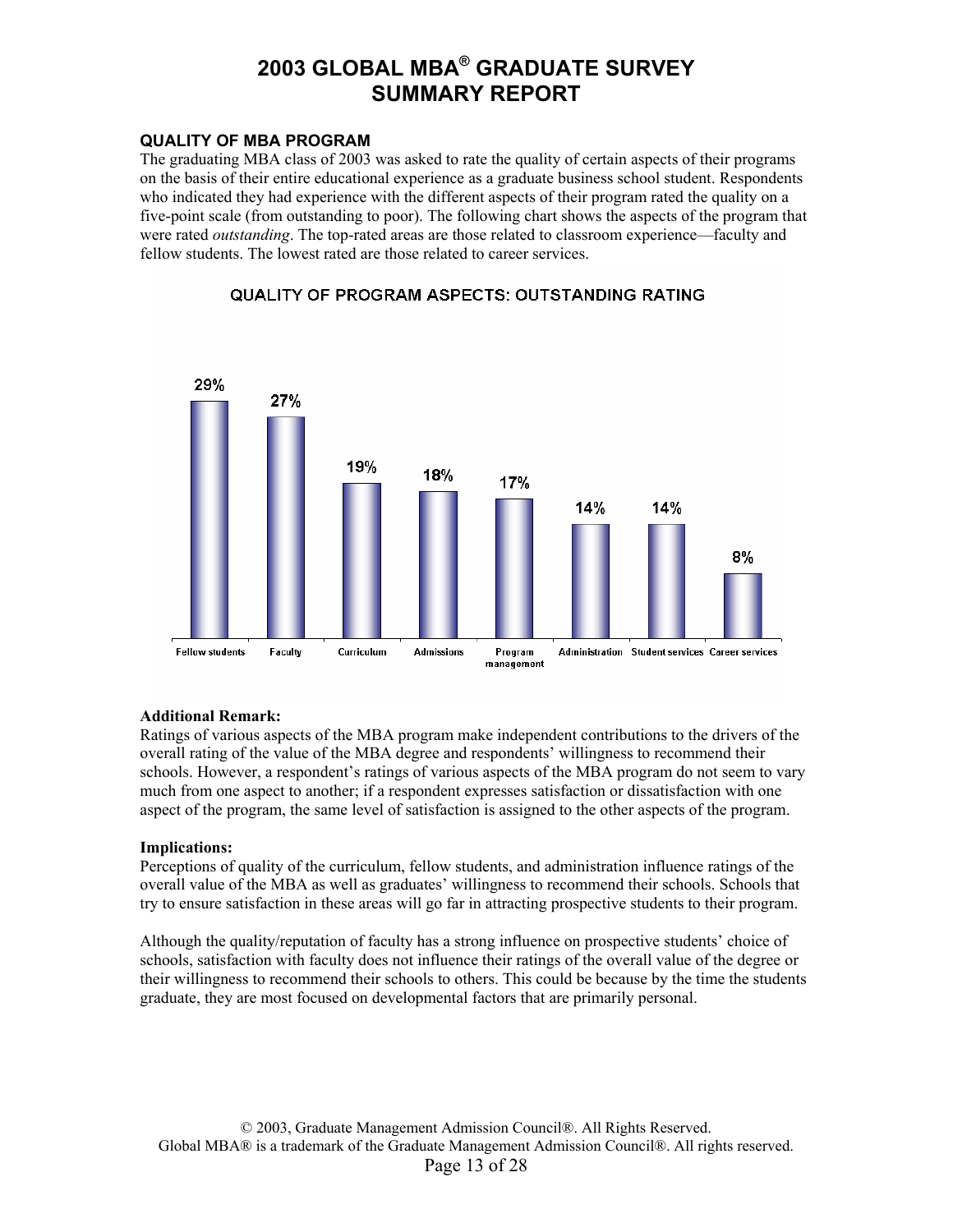#### **IMPROVEMENT IN SKILLS/ABILITIES**

Respondents were asked how much they felt their education will improve (or has improved) their skills and abilities, compared with before they entered the MBA program. Respondents say their ability to think strategically has improved the most.



#### A GREAT DEAL OR A GOOD AMOUNT OF IMPROVEMENT IN SKILLS/ABILITIES

Factor analysis of all 12 skills/abilities items show that the items fall neatly into two factors: interpersonal skills and cognitive skills.

#### **Additional Remarks:**

Some differences in the amount of improvement can be attributed to the level of skills respondents had upon entering their programs. For example, the level of improvement in computer skills has consistently decreased in year-to-year comparisons since GMAC began surveying MBA graduating classes in 2000, suggesting that the graduating class of 2003 may have arrived at business school more technologically savvy than the class of 2000 did when they enrolled.

#### **MBA DEGREE SATISFACTION**

Respondents were asked to rate how satisfied they are that their MBA degree will give them the following potential benefits (see following chart). More than three-quarters of the graduates said they were extremely or very satisfied with the opportunity to improve personally, development of skills, increase in career options, and credentials gained.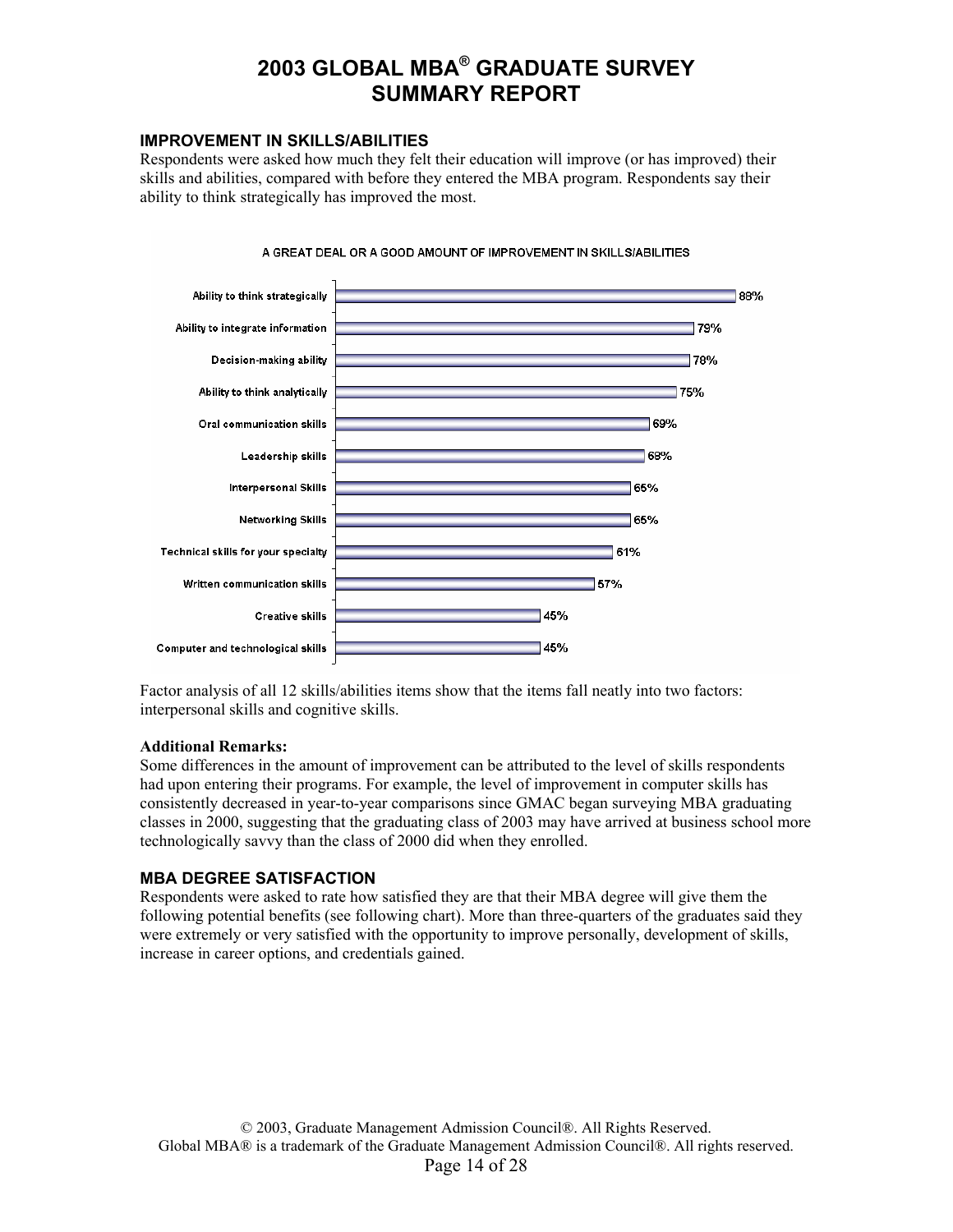

Students' level of satisfaction can be affected by changes in either their expectations or the ability of the MBA credential to provide the expected benefits.

Satisfaction with the benefits of the degree has decreased each year since 2000. When the graduating class of 2003 entered their programs, they had high expectations of fielding multiple job offers and commanding high salaries when they graduated. Instead, as they approach graduation, the economy has weakened to the point that the job market is now a buyer's (employer's) market. The fact that satisfaction levels have not negatively affected ratings of the overall value of the degree or the graduates' willingness to recommend their schools suggests that the class of 2003 has made the adjustment from viewing the MBA degree as a ticket to immediate returns to viewing it as a long-term investment in their futures. The following section of this report gives more evidence that graduates in the class of 2003 view the MBA in terms of its long-term effect on their careers and lives.

#### **Determining Motivations and Expectations:**

In 1985, GMAC conducted the New Matriculants Survey to determine what students want and expect from their schools and post-MBA employment experiences. Virtually all respondents (94%) mentioned career factors as reasons for seeking an MBA, with "an increase in career options" cited most. Fifteen years later, GMAC surveyed the graduating MBA class of 2000 and found that "an increase in career options" remained the number-one reason students pursued an MBA. In 2003, we asked those who were extremely/very satisfied that the degree was increasing their career options exactly how it was doing so. The following chart shows their responses.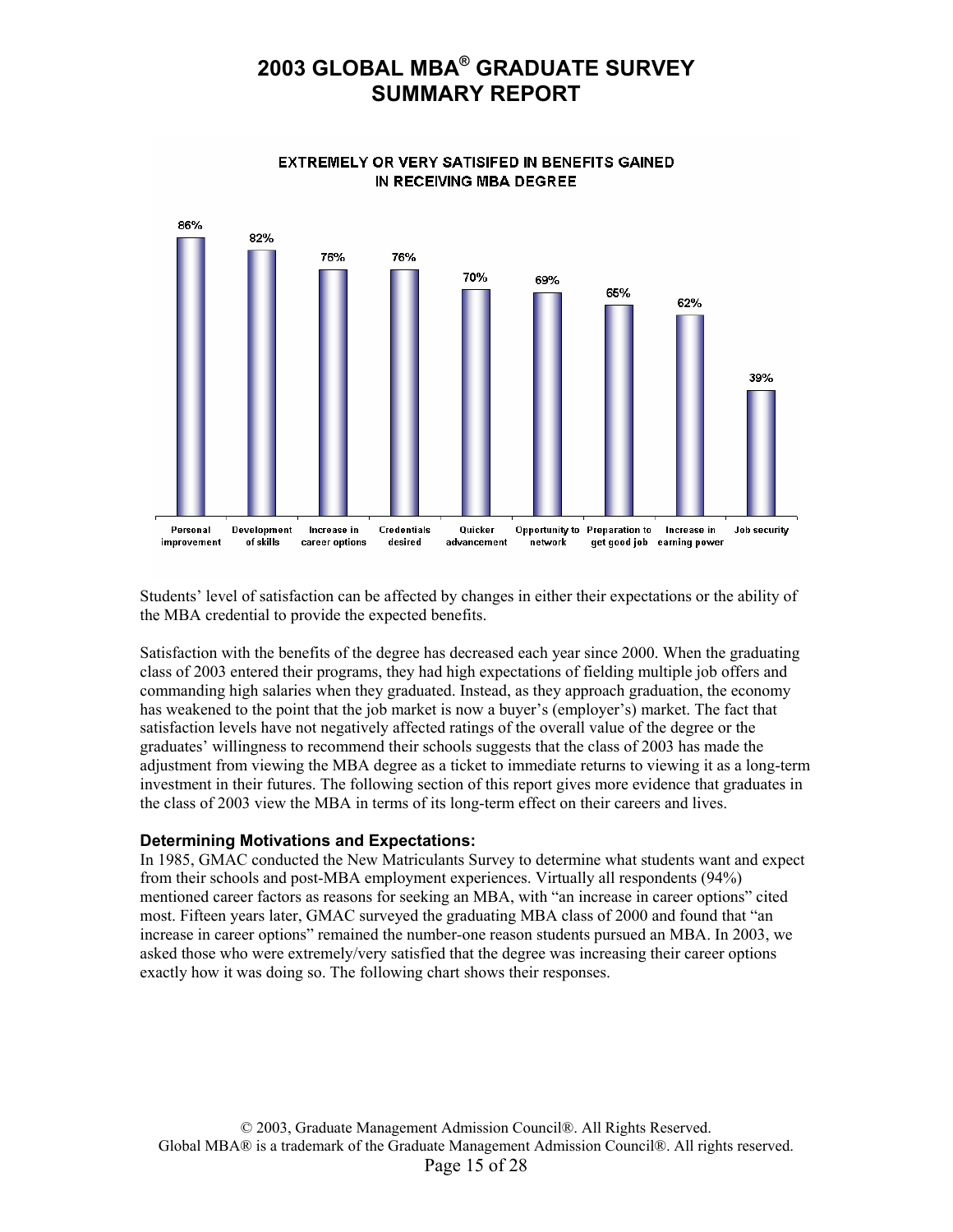

WAYS THE MBA INCREASES CAREER OPTIONS

As the chart shows, most graduates felt the MBA would increase their career options by increasing their long-term potential through the development of management knowledge and technical skills.

#### **Career Enhancers and Career Switchers:**

Detailed factor analysis of the ways the MBA increases career options revealed that MBA students are using the MBA degree either to enhance their opportunities in their current occupation or industry (these students are known as career enhancers) or to move to a different occupation or industry (these students are career switchers). We are able to determine the rate of switching and enhancing by industry because we asked graduates in the class of 2003 to identify the specific industry in which they worked prior to pursuing their MBAs, as well as whether they would continue to work in this industry after they earn an MBA. Their answers show that 59 percent are career switchers, while 41 percent are career enhancers. Some graduates, of course, may be switching within the same industry group (say, from advertising to marketing services). When adjustments are made for this possibility, 49 percent of graduates are career switchers and 51 percent are career enhancers. By comparing these two groups in terms of how the MBA increases career options, we can understand MBA students' motivations for pursuing the degree.

Significantly more career switchers than career enhancers say the MBA degree increases career options because it allows them to—

- make a transition from a nonbusiness undergraduate degree;
- make a career transition (to change occupational areas); and,
- switch industries or to diversify the types of organizations where they can seek employment.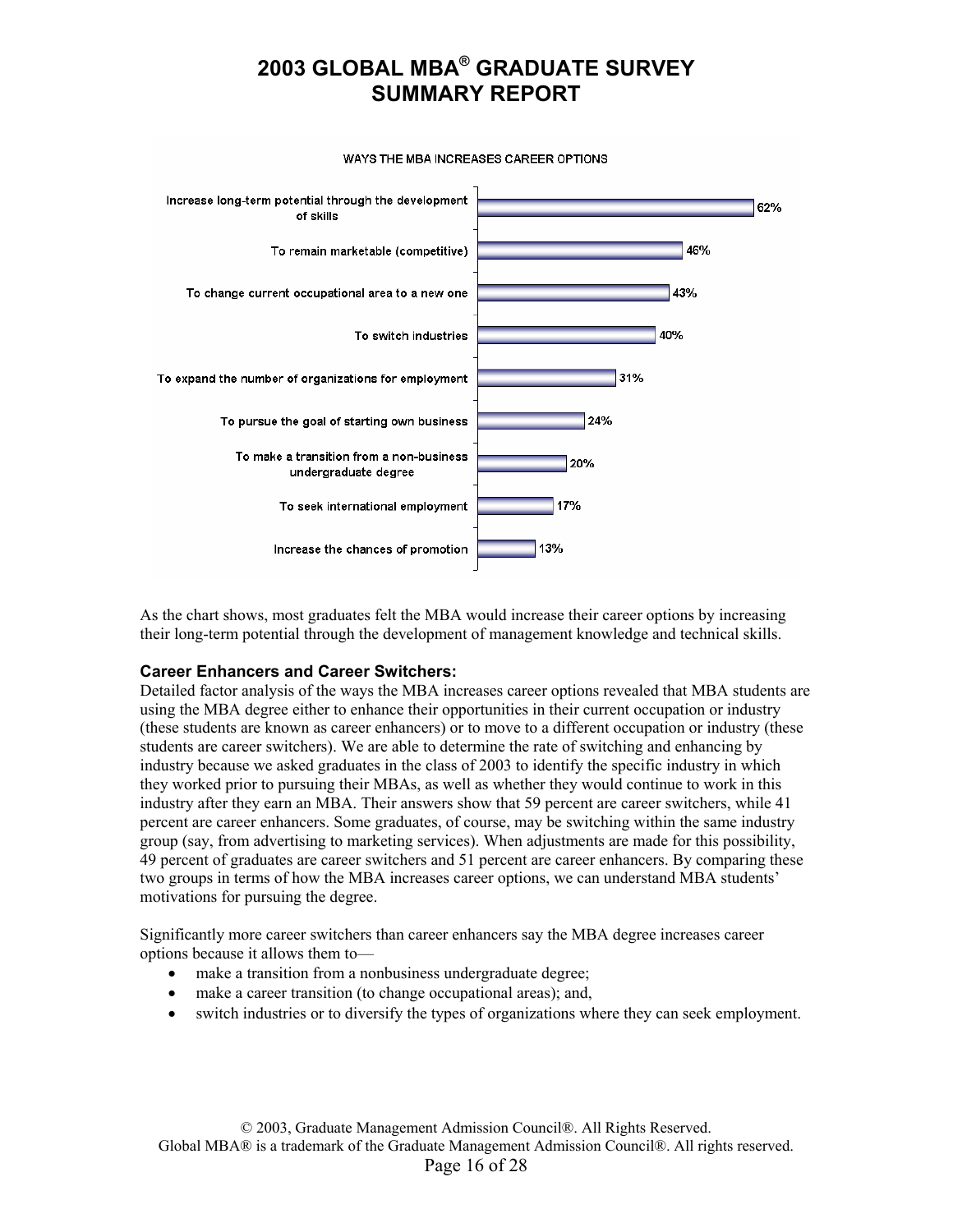Significantly more career enhancers than career switchers say the MBA increases career options by—

- increasing long-term potential through the development of management knowledge/technical skills;
- increasing chances of promotion where they currently work; and,
- allowing them to remain marketable or competitive.

As discussed above, 49 percent of graduates overall are switching from their pre-MBA industry group in 2003. Five of eight industry groups have a greater-than-average percentage of MBA graduates switching out: consulting, energy/utilities, high technology, manufacturing, and nonprofit or government. And while 51 percent of graduates overall are career enhancers, in three of the eight industry groups a greater-than-average percentage of graduates are career enhancers: finance/accounting, healthcare/pharmaceuticals, and products and services.



However, the percentage of MBA graduates switching out of their pre-MBA industry group does not show the whole picture, as there are also MBA graduates switching into these same industry groups (in-switching).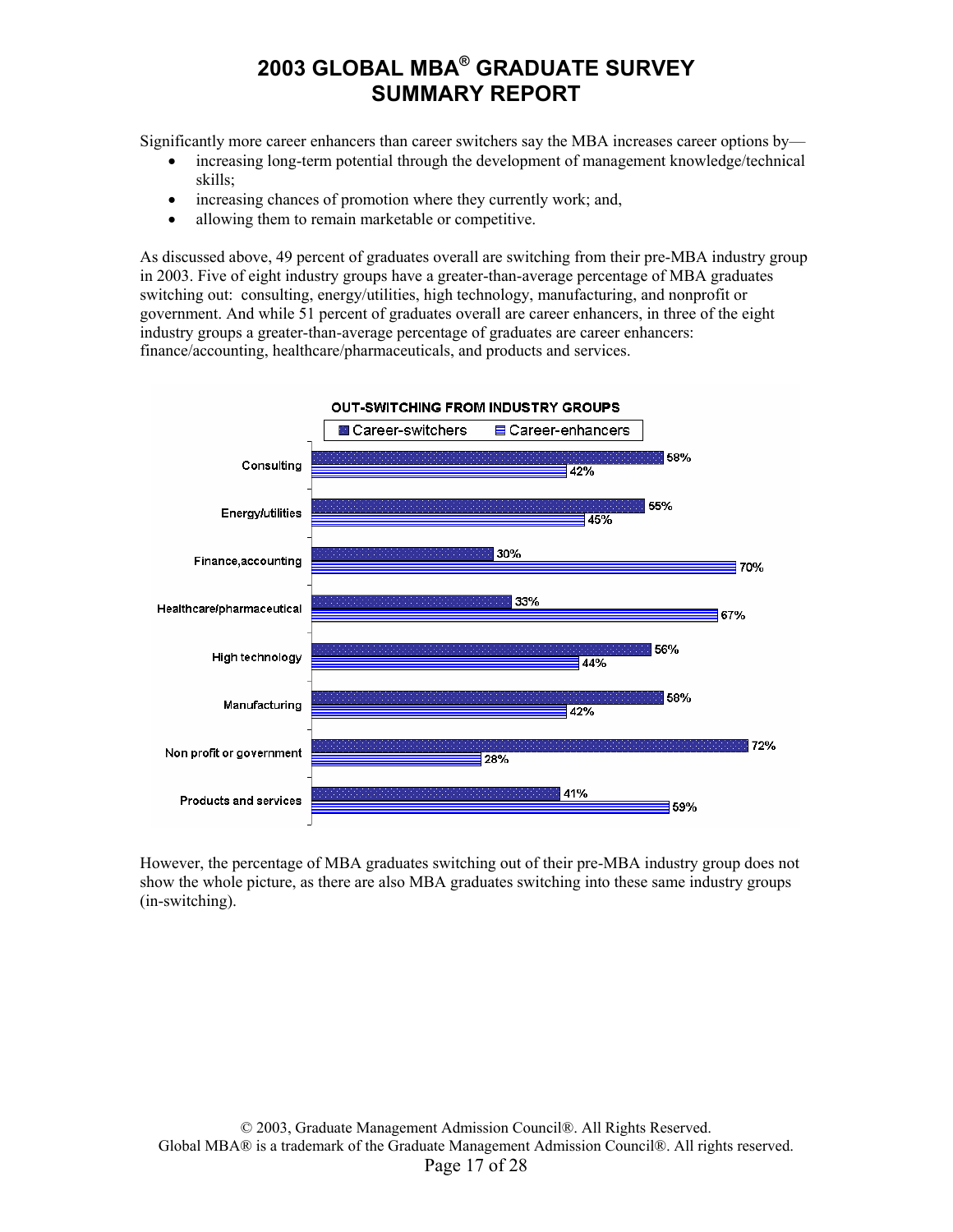

This chart shows, for example, that of those who expect to work in finance/accounting post-MBA, 54 percent are career-enhancers (continuing from pre-MBA employment in finance/accounting), while 46 percent are switching-in from another industry group.

#### **Implications:**

Results from GMAC's Corporate Recruiters Surveys show that employers seek to reduce risk in a weak economy. One way this behavior is manifested is through the criteria they use to pick candidates for hire—they are seeking candidates who have proven themselves and will be able to contribute immediately. According to MBA employers who responded to the Corporate Recruiters Survey 2001– 02, when considering who to hire, the following were considered the most important criteria (extremely/very):

- internship and/or work experience related to job requirements (70%)
- history of increased job responsibility  $(66\%)$ ;
- internship and/or work experience related to their industry  $(61\%)$
- MBA functional area/concentration of study  $(61\%)$

Career-switchers enter the pipeline with some risk as to what the economic environment will be like when they come out. Schools will need to manage their expectations as well as implement strategies to provide students with the tools they will need for successful placement.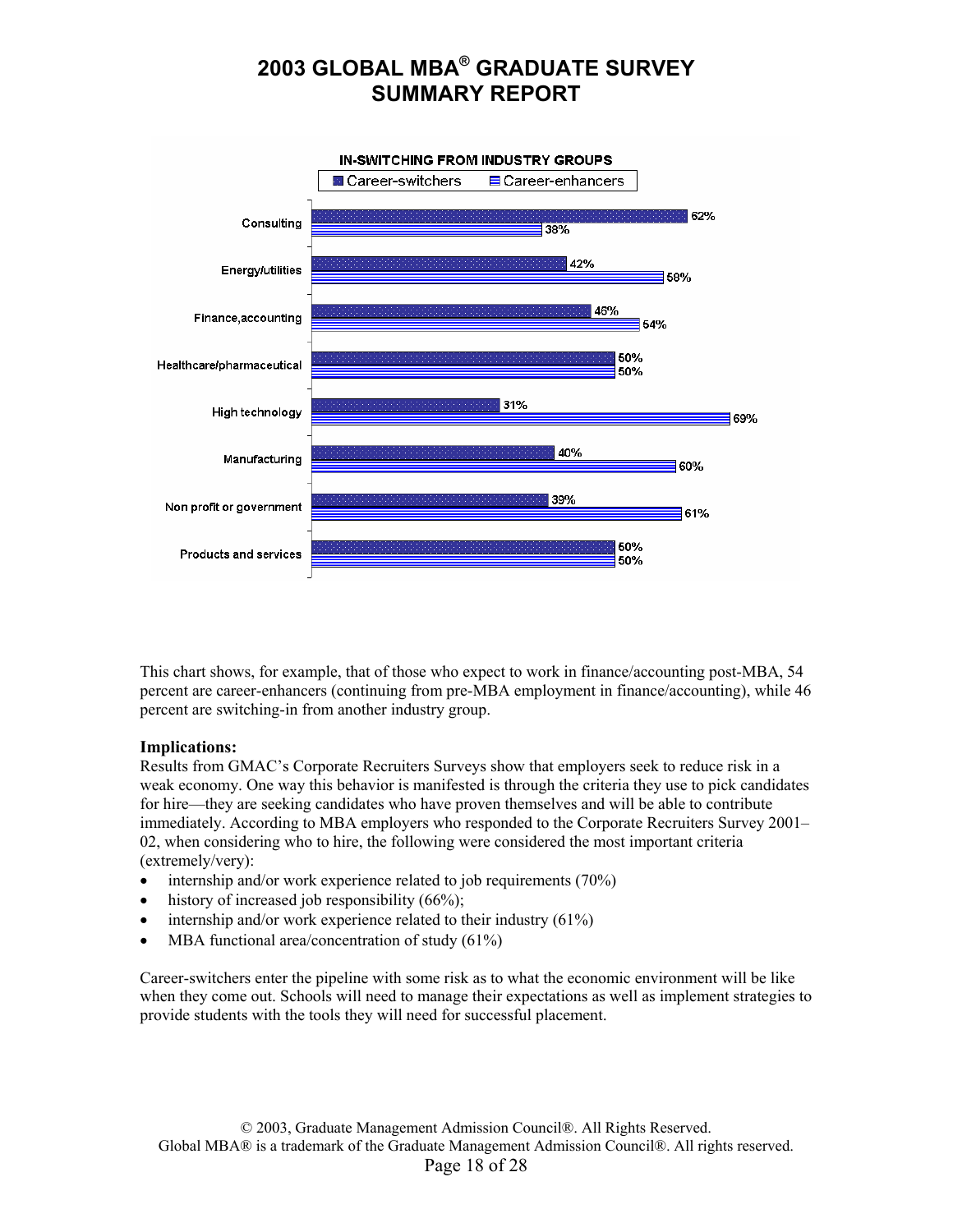#### **Industry Attractiveness Index for Career Switchers:**

If the percent switching into an industry is divided by the percent switching out (and the result is multiplied by 100), we can develop an index that shows whether an industry is above or below average in overall attractiveness to career switchers.

As shown in the following chart, healthcare and the finance/accounting industry are the most attractive choices for post-MBA employment opportunities among those who are switching industries.



#### INDUSTRY GROUP ATTRACTIVENESS INDEX

#### **Implications:**

Industry attractiveness can provide concrete information to schools in identifying the fields they might target when seeking to recruit prospective students, when developing program content and direction, and when developing business contacts for employment recruitment.

#### **MBA CONCENTRATION**

Tracking specific concentrations in graduates' MBA education sheds light on which jobs are more attractive to MBA graduates. There are significant differences in the MBA concentrations of the class of 2002 and the class of 2003. While interest in finance, marketing, strategy, and entrepreneurship has increased significantly, interest in general management, management information systems (MIS), technology, and e-commerce has decreased significantly.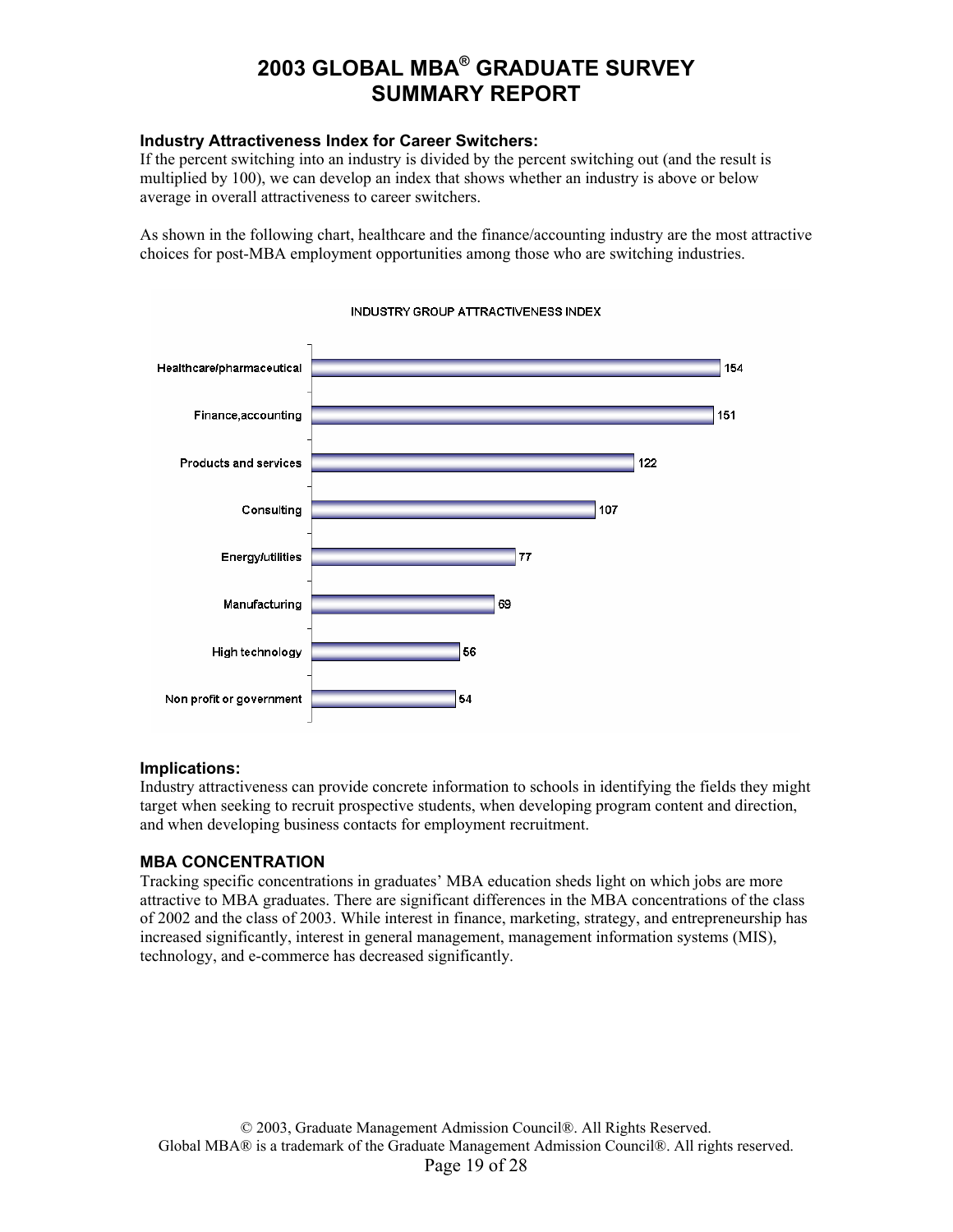

#### **Implications:**

For business school education to remain relevant and essential to those looking to develop on a career and personal level, it must respond to the demands of the market as well as provide core managerial skill development. A couple of years ago, for example, e-commerce and other related technological advances were introduced to the business community, and there was demand from the marketplace for individuals and businesses to learn and harness the power and potential of these technological advances; business schools responded by providing courses and even programs focused on technology. Once more companies and individuals have ascended the learning curve, technology was integrated in all aspects of business and business school curriculum; there was no longer a need to treat it as a separate specialization.

#### **THE JOB SEARCH**

#### **Growing Trend in Executive Programs:**

The Global MBA Graduate Surveys over the last few years show a growing trend of graduates from executive programs searching for jobs. In 2002, 17 percent were involved in a job search compared to 25 percent in 2003. There is speculation that there is an increasingly younger student cohort found in Executive programs and that this may be causing this trend. But, in 2002, 54 percent of respondents in Executive programs were 35 years old or older compared to 62 percent in 2003. What could be happening is that graduates are beginning to use the EMBA program as a part of a corporate outplacement strategy. This finding has implications for admissions, program, and career services professionals.

Admissions professionals have long had responsibility for assembling classes that make it possible for students to learn from one another. The lack of potential competition for job placement and the experience base of the typical executive MBA student have allowed executive programs to focus on collaborative learning. The shift in the executive student mix toward people who seek new jobs could increase competitive behavior and change the focus of the curriculum from personal development to the development of marketable skills.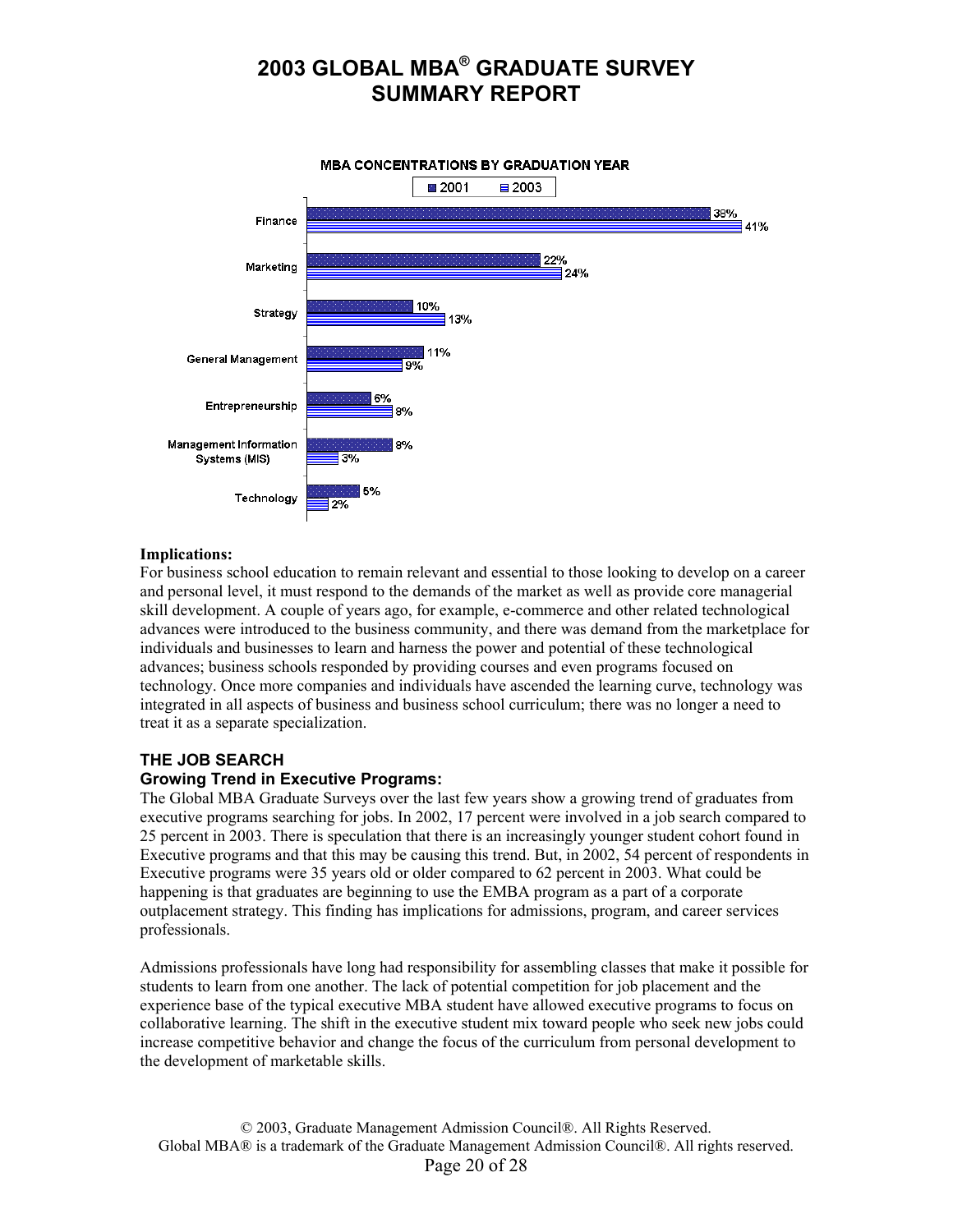Additionally, in the past, EMBA directors could rely on companies to sponsor executive students financially and give them time off from work to attend classes and do their school work. The increase in the percentage of executive students seeking work could indicate decreased company sponsorship, which could result in a demand for lower tuitions and more accommodating class schedules in executive programs.

For career services professionals who have developed the relationships and contacts necessary to place traditional MBA graduates, the need to place executive program graduates, who would expect higherlevel positions, could severely tax already-limited resources.

#### **Source of Job Offers:**

In the 2002 Global MBA Graduate Survey, the most common source of job offers to graduates was organizations in which the graduates had served internships (accounting for 49% of job offers), followed by on-campus recruiters (accounting for 43%). In 2003, the most common source of job offers was on-campus recruiters (58% of job offers), followed by organizations in which the graduates had served internships (46% of offers). These findings reflect the increased optimism expressed by MBA employers in the Corporate Recruiters Survey 2002–03, which has resulted in larger numbers of on-campus visits and new MBA hires in the 2002-03 recruiting cycle.

#### **Annual Base Salary**

The typical MBA graduate made U.S. \$50,000 before receiving his or her MBA degree and expects to receive U.S. \$75,000 after graduation—a 50 percent increase in annual salary. Post-MBA salaries for 2003 have not changed significantly from post-MBA salaries reported by the class of 2002.

The typical MBA graduates who have accepted job offers expect a higher post-MBA annual salary (U.S. \$83,250) than those who have not accepted offers, even though their pre-MBA salaries do not differ from those of all other graduates. Possible explanations for these findings are that the graduates who have accepted offers may be at the top of their MBA classes and would therefore be better compensated upon graduation, or that the graduates have accepted job offers because of the high salaries they provide.



#### **MEDIAN ANNUAL BASE SALARIES IN U.S. DOLLARS: PRE-AND POST-MBA**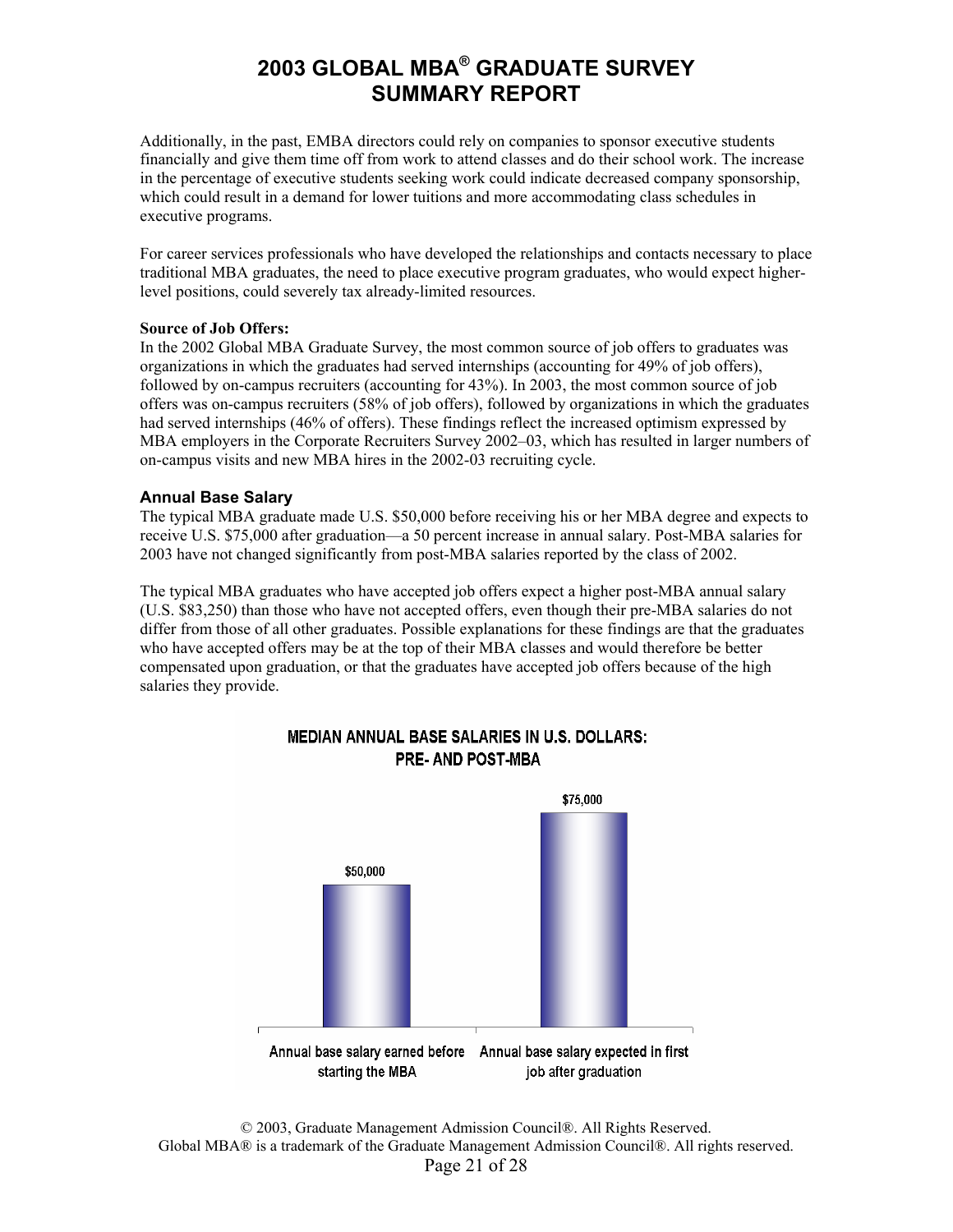Factors that can affect post-MBA salary are:

- Professional Function
- Industry
- Geographic Region
- Undergraduate Major
- Years of Professional Experience

Any discussion about salary should be based on MBA Career Services Council's standards to ensure these factors are taken into account ([www.mbacsc.org](http://www.mbacsc.org/)).

#### **By Program Type**

Graduates of executive programs cited significantly higher pre-MBA salaries and expect significantly higher post-MBA salaries than graduates of other types of programs. Graduates of full-time programs expect to see a 50 percent increase in their salaries post-MBA; graduates of part-time programs expect to see a 40 percent increase; and graduates of executive programs expect to see a 29 percent increase.

#### SALARIES IN U.S. DOLLARS, BY PROGRAM TYPE



Differences in salary by program type can be attributed in part to whether the graduate is planning to stay with his or her current or previous employer and whether he or she is receiving and accepting job offers. Forty-six percent of graduates of part-time programs plan to stay with their current or previous employers, compared to six percent of graduates of full-time programs.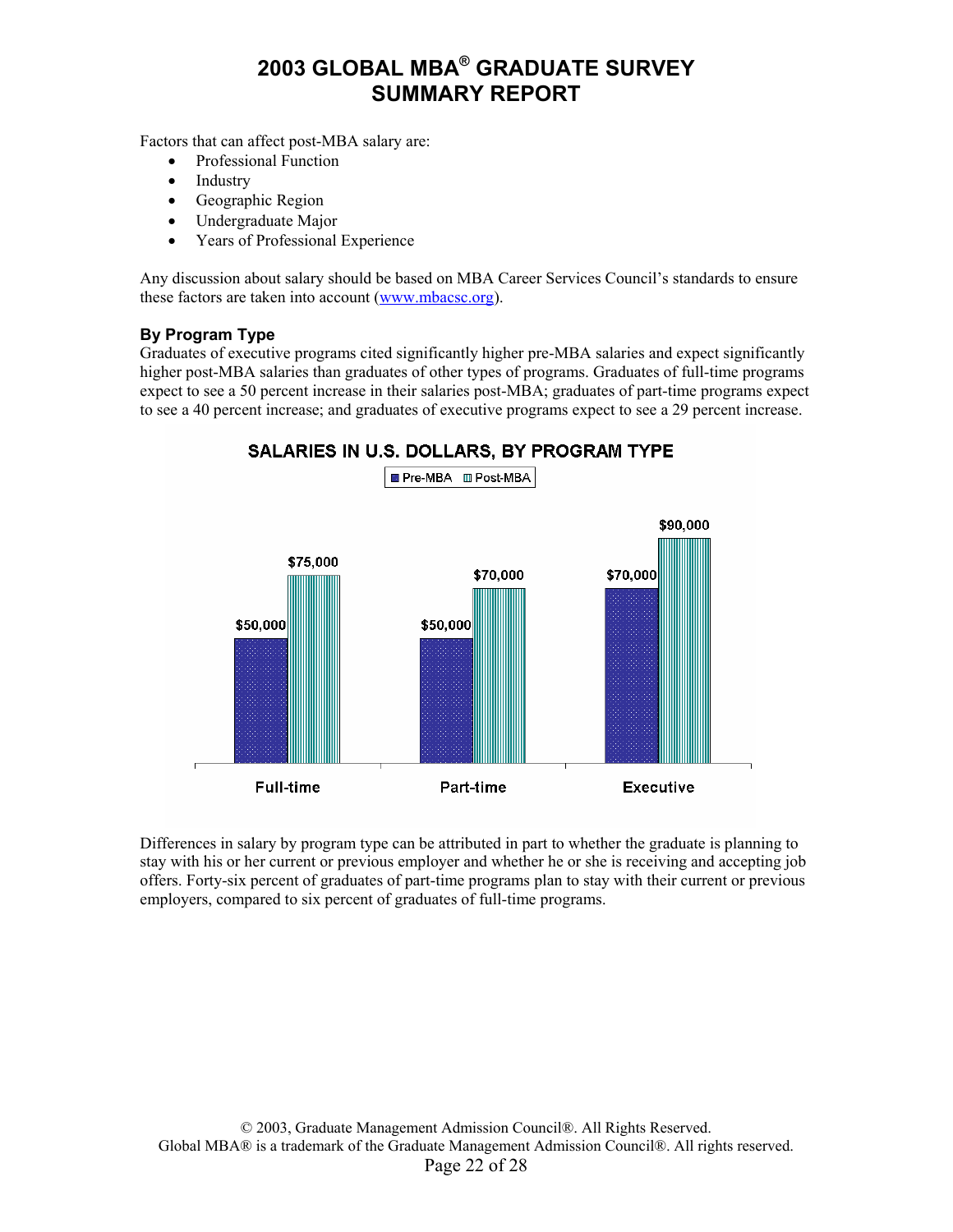#### **MEDIAN POST-MBA ANNUAL BASE SALARIES IN U.S. DOLLARS: BY STAGE IN JOB SEARCH**



#### **By School Location**

Among graduates who have accepted job offers and those who have not, those studying at Canadian and Asian schools report lower pre-MBA base salaries than those studying at European and U.S. schools. Graduates of Canadian schools expect to receive significantly lower base salaries after graduation than graduates in all other regions.



The differences in salaries may be attributed to in part, to the cost of living in the area where the job is located. For instance, in New York, New York, a marketing manager might expect an annual salary of U.S. \$73,991, while a marketing manager in Toronto, Ontario, would expect an annual salary of U.S. \$47,834. The annual cost of living (COL) in New York, New York, however, is \$79,098, whereas in Toronto, Ontario, the annual cost of living (COL) is U.S. \$47,920. (Source: Occupational Employment Statistics (OES) Salary Survey; U.S. Department of Labor, Bureau of Labor Statistics).

© 2003, Graduate Management Admission Council®. All Rights Reserved. Global MBA® is a trademark of the Graduate Management Admission Council®. All rights reserved. Page 23 of 28

## **MEDIAN ANNUAL BASE SALARIES IN U.S. DOLLARS,**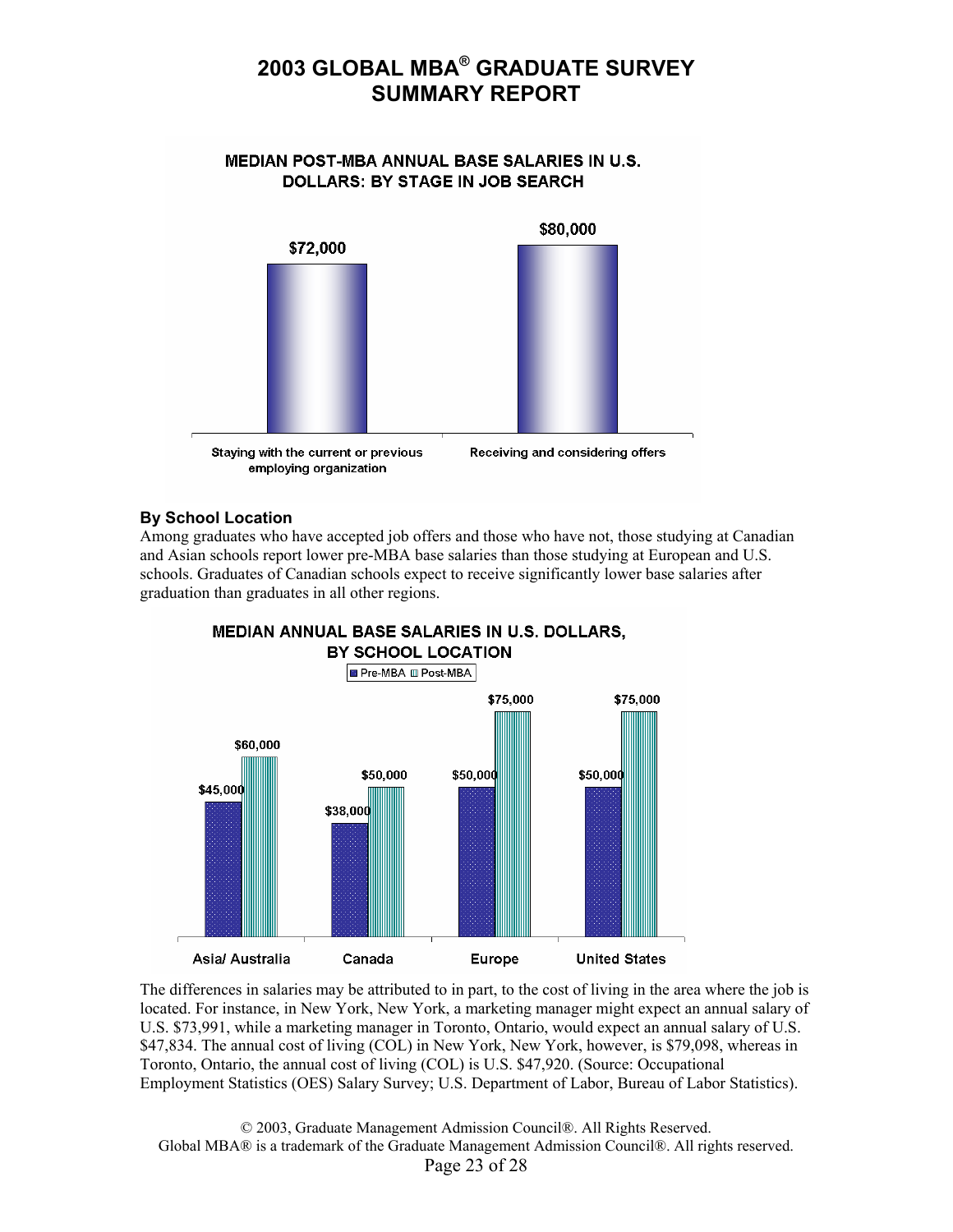#### **INCORPORATION OF ETHICS IN CURRICULUM**

The following chart lists the ways graduates reported how ethics is incorporated in their graduate business curriculum.



INCORPORATION OF ETHICS IN GRADUATE BUSINESS CURRICULUM

When schools use multiple ways to incorporate ethics in their curriculum, there are three primary combinations schools use:

- 1. integrated case studies in most courses, references to ethics in most courses, and outside assignments/projects;
- 2. integrated case studies in some courses, speakers, and workshops; and,
- 3. required core course(s).

#### **EFFECTIVENESS OF INCORPORATION OF ETHICS IN CURRICULUM**

Respondents were asked how effectively ethics is incorporated in their graduate business curriculum. The following chart shows that only nine percent feel ethics is incorporated extremely effectively. Thirty percent felt ethics is incorporated very effectively; 41 percent feel it is incorporated somewhat effectively; and 20 percent feel it is not very or not at all effectively incorporated.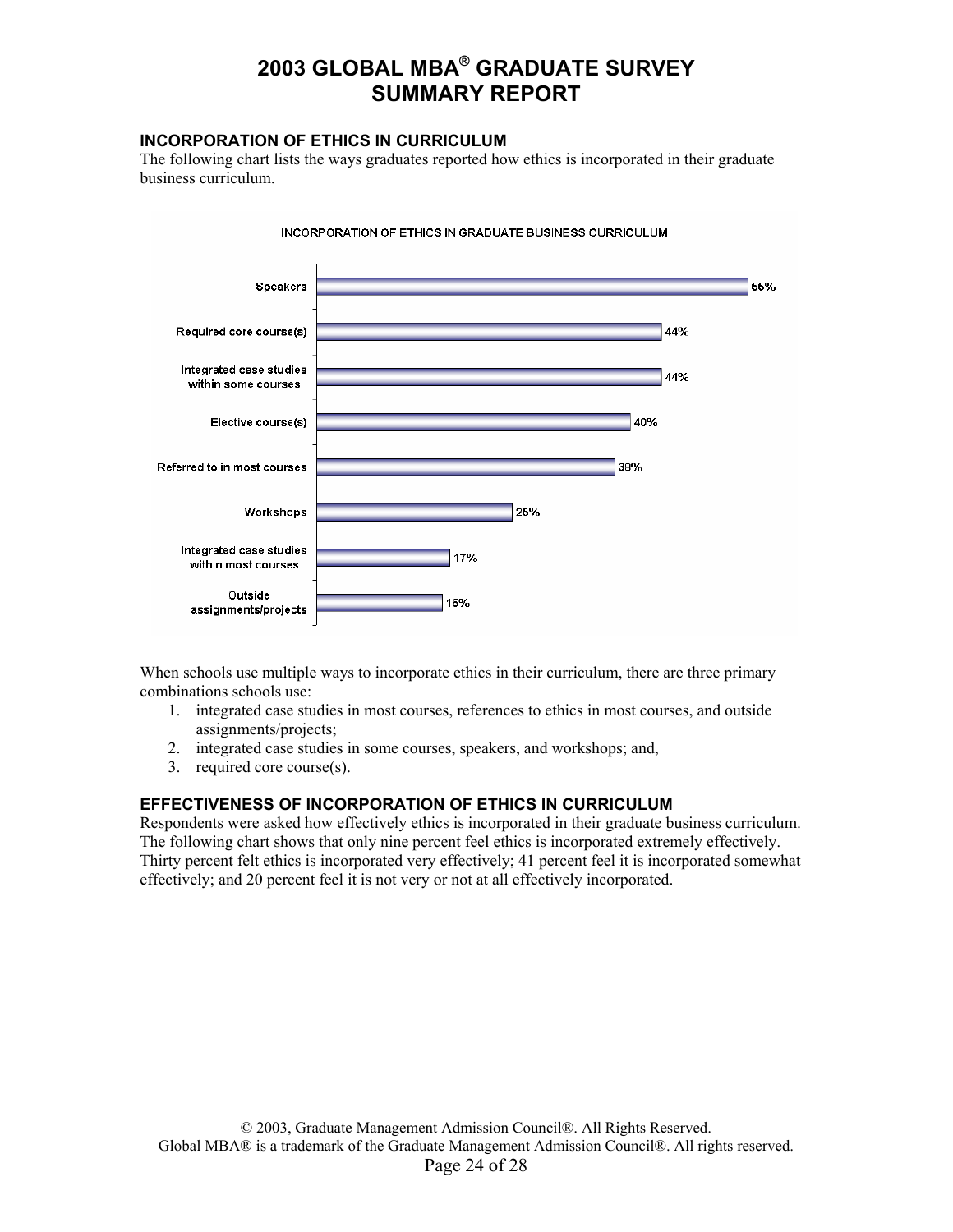

**EFFECTIVENESS OF INCORPORATION OF ETHICS IN GRADUATE BUSINESS CURRICULUM** 

Regression analysis shows that graduates rated the effectiveness of the incorporation of ethics the highest when the school integrated case studies in most courses and/or referred to ethics in most courses; they rated the incorporation of ethics somewhat less successful when the school only offered speakers and workshops. However, the way ethics is incorporated in the curriculum does not explain fully how graduates rate the effectiveness of the incorporation. Other variables concerning the respondents, such as years of work experience, gender, nationality, etc., may affect their perception of how much discussion of ethics is needed for effectiveness.

#### **By Program Type**

Full-time programs offered the greatest exposure to ethics through speakers (60%), followed by required core course(s) (47%), integrated case studies in some courses (43%), and references to ethics in most courses (43%).

Part-time programs offered the greatest exposure to ethics through integrated case studies in some courses (43%), followed by references to ethics in most courses (38%), and elective course(s) (37%).

Executive programs offered the greatest exposure to ethics through integrated case studies in some courses (54%), followed by speakers (48%), and references in most courses (45%).

Graduates of executive programs rate the effectiveness of the incorporation of ethics significantly higher than graduates of full-time and part-time programs; graduates of full-time programs rated the effectiveness significantly higher than those from part-time programs.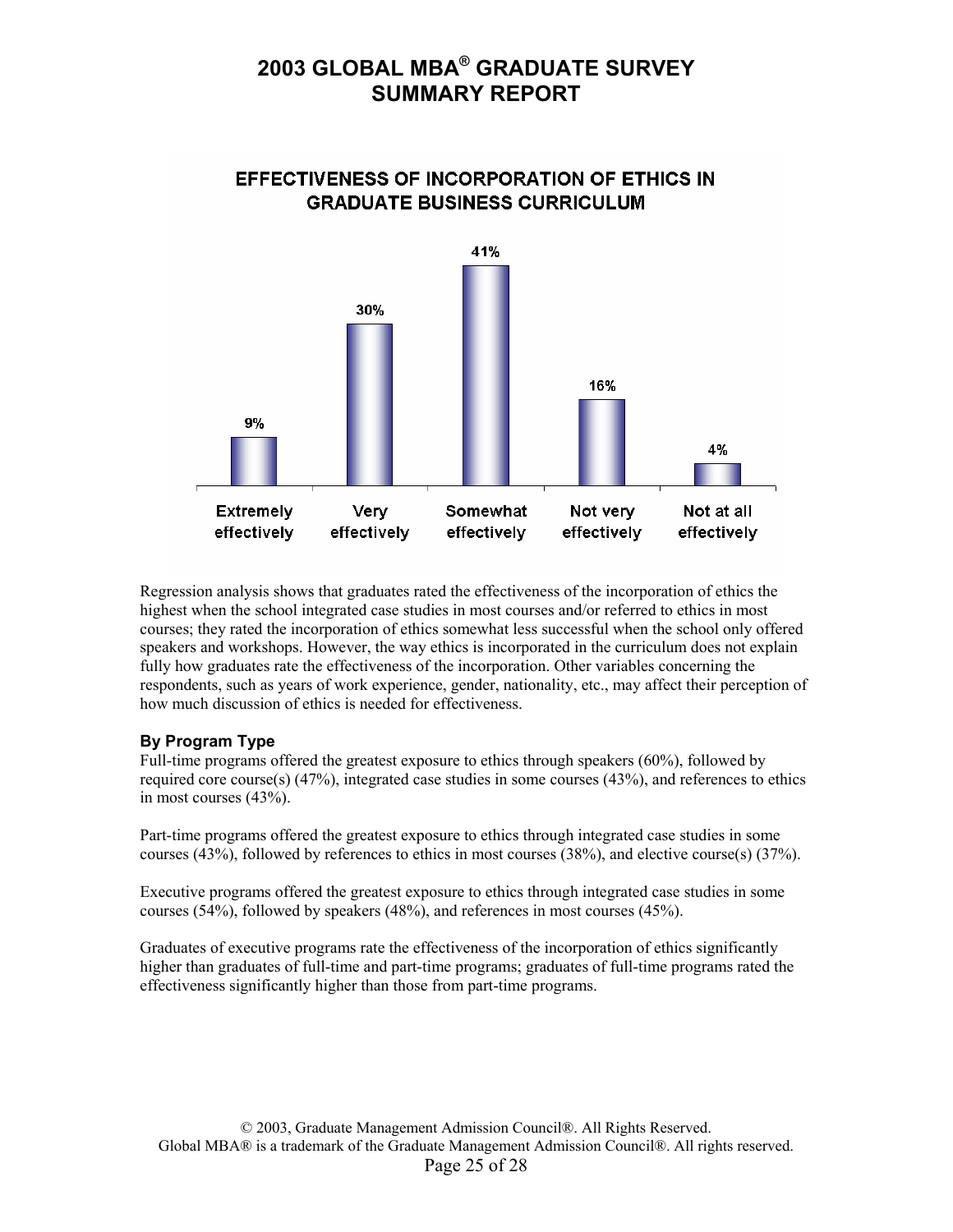

#### **By School Location**

Asian/Australian schools incorporated ethics mostly through elective course(s) (51%) and speakers (47%). Canadian schools incorporated ethics primarily through references in most courses (49%), speakers (45%), required core course(s)  $(43\%)$ , and elective course(s)  $(43\%)$ .

The primary ways European schools incorporated ethics was speakers (58%) and required core course(s) (51%). The primary ways U.S. schools incorporated ethics was speakers (56%), required core course(s) (46%), and integrated case studies in some courses (44%).

Respondents from U.S. and European schools are significantly more likely than those from Asian/Australian and Canadian schools to rate the effectiveness of the incorporation of ethics extremely or very effective.



© 2003, Graduate Management Admission Council®. All Rights Reserved. Global MBA® is a trademark of the Graduate Management Admission Council®. All rights reserved. Page 26 of 28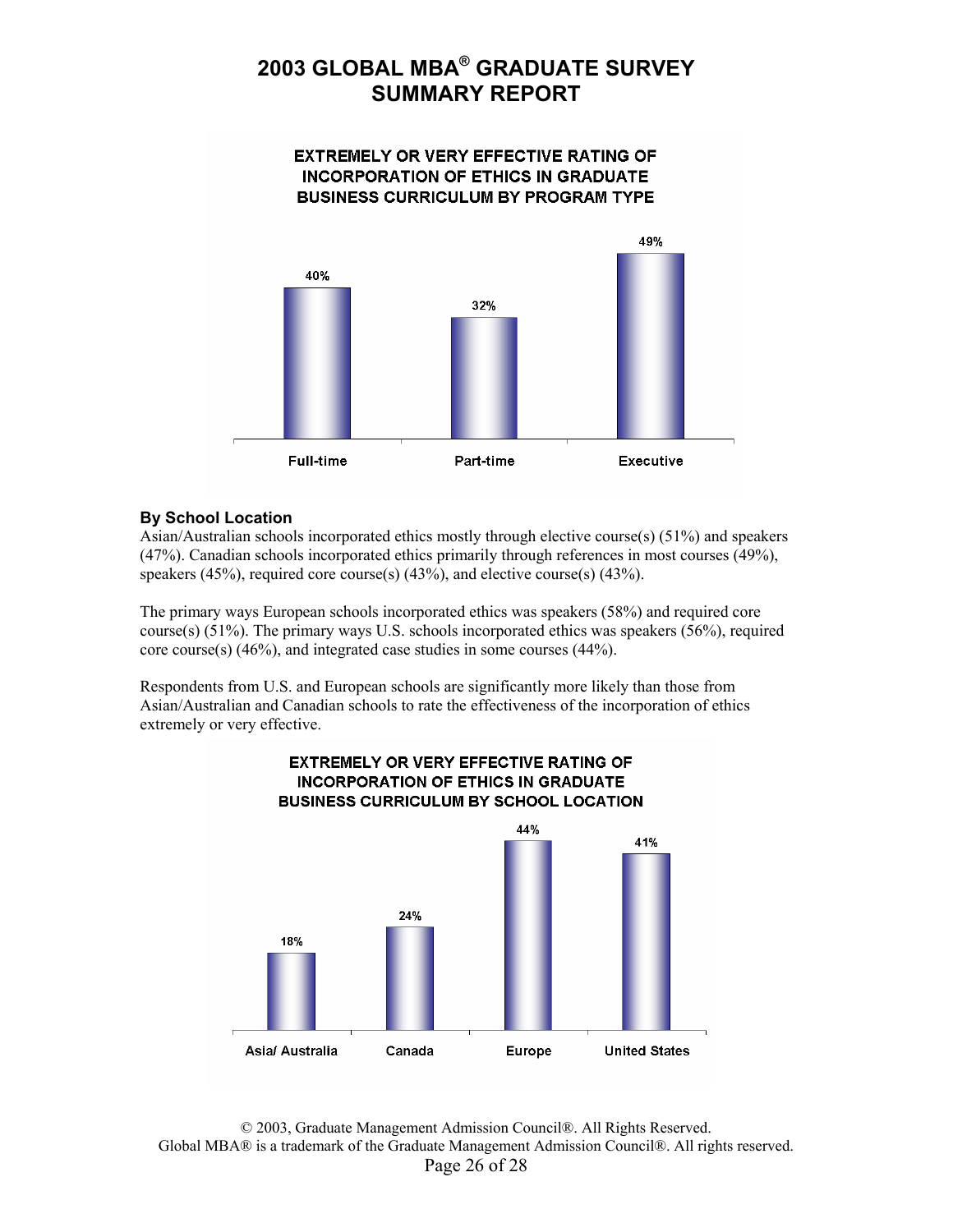#### **REACTION TO CORPORATE SCANDALS**

Graduates were asked to assess the recent corporate scandals. The majority feel these scandals are more significant than those experienced in the past.



ASSESSMENT OF RECENT CORPORATE SCANDALS

Graduates feel that the scandals have created an atmosphere of distrust of corporations (78%) and promoted short- and long-term change in business practices (51%).



#### **EFFECTS OF RECENT CORPORATE SCANDALS**

© 2003, Graduate Management Admission Council®. All Rights Reserved. Global MBA® is a trademark of the Graduate Management Admission Council®. All rights reserved. Page 27 of 28